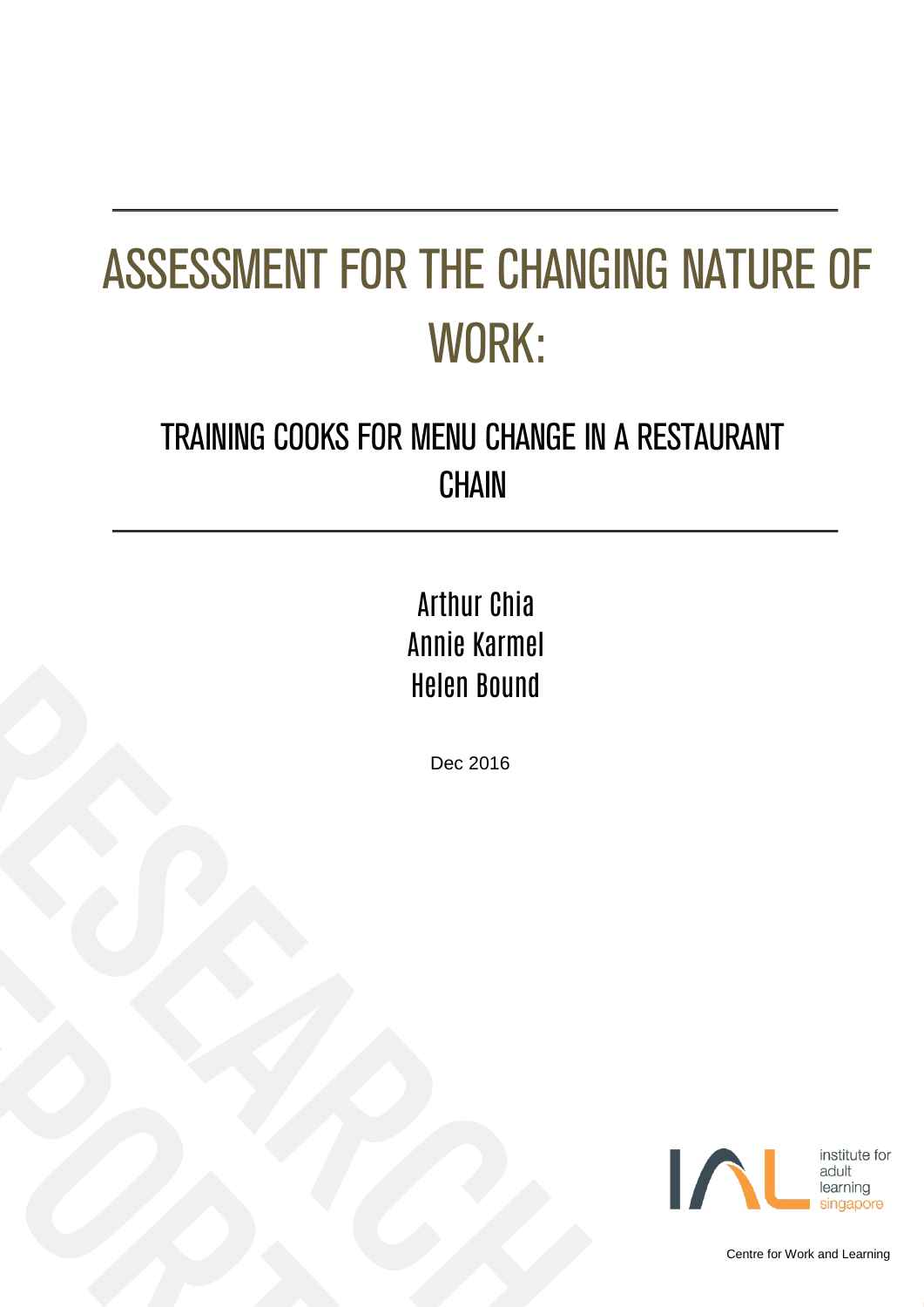#### **Publisher's note**

The views and analysis presented in this document are those of the authors as researchers. The contents are intended for discussion and generating ideas, and are not necessarily the views or policy prescriptions of the Institute for Adult Learning or the Government of Singapore.

This publication should be attributed to Institute for Adult Learning (2017). *Assessment for the changing nature of work: Training cooks for menu change in a restaurant chain.* Arthur Chia, Annie Karmel and Helen Bound.

Published by the Institute for Adult Learning, Singapore Research and Innovation Division

This publication remains the copyright of the Institute for Adult Learning (IAL), Singapore and may not be reproduced without the permission of the Director of Research and Innovation, IAL. For further information on this publication, please email to research@ial.edu.sg.

#### **CWL**

**Centre for Work and Learning (CWL) is a research centre of the Institute for Adult Learning. CWL specialises in research on continuing education and training system design and practices. Our research employs a range of methodologies designed to deepen understanding in the challenges and opportunities for learning and development in and across different settings, particularly in relation to work and work environments.**

For more information, see<http://www.ial.edu.sg/>

CWL-2017-09

**Address**

1 Kay Siang Road Tower Block Level 6 Singapore 248922 research@ial.edu.sg

Copyright © 2017 Institute for Adult Learning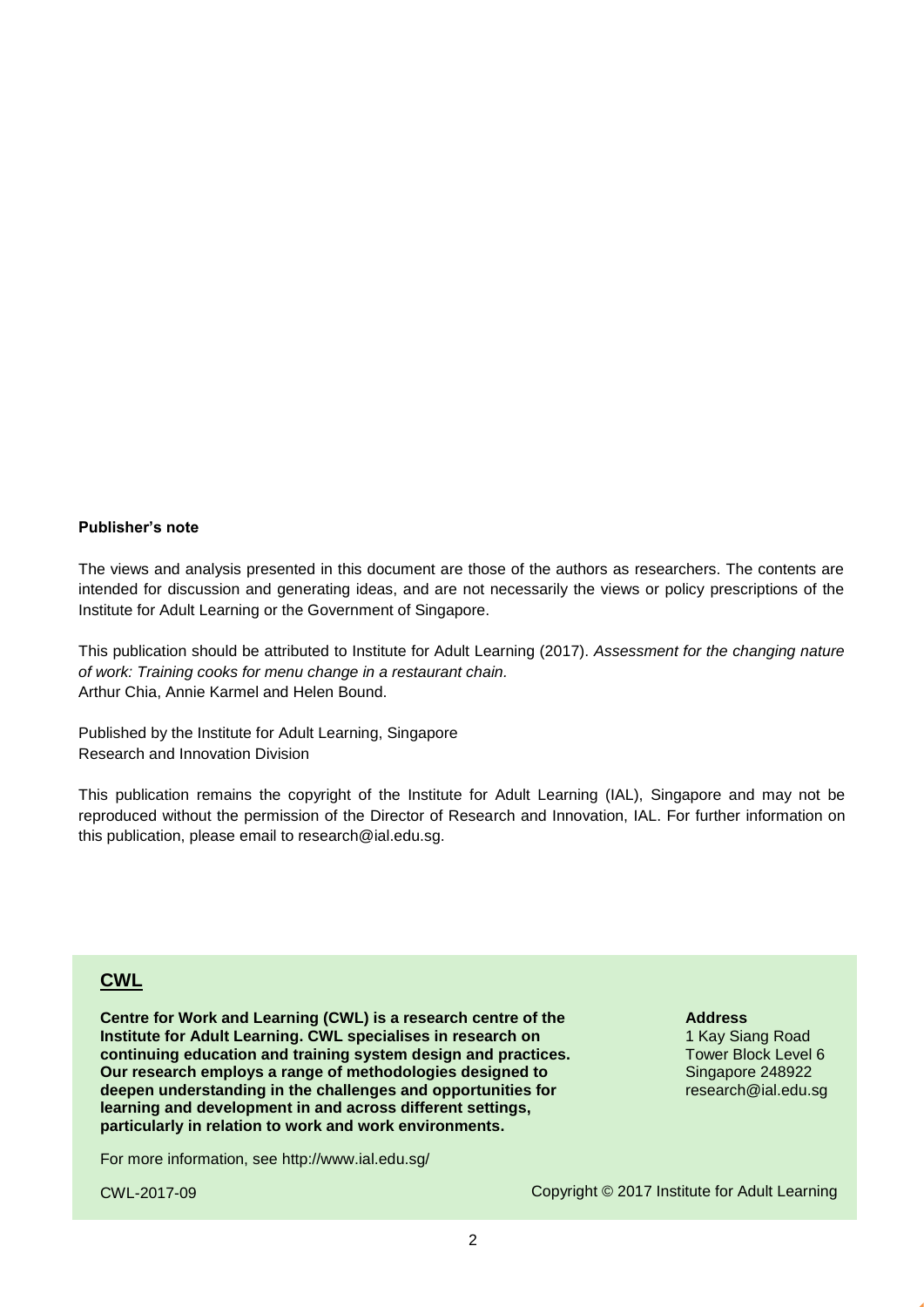### **Contents**

| Preamble                                               |                               | 5                                                          |                |
|--------------------------------------------------------|-------------------------------|------------------------------------------------------------|----------------|
| 1 <sub>1</sub>                                         | Introduction                  |                                                            | $\overline{7}$ |
|                                                        | 1.1                           | Background: training and assessment for menu change        | $\overline{7}$ |
|                                                        | 1.2                           | Observations of Assessment and Learning Practices          | 8              |
| 2.                                                     |                               | Intent of course and assessment design                     | 10             |
| 3.                                                     | Formative Assessment of Taste |                                                            | 13             |
|                                                        | 3.1                           | Authenticity                                               | 14             |
|                                                        | 3.2                           | Feedback                                                   | 15             |
|                                                        | 3.3                           | Judgement                                                  | 16             |
| $\mathbf{4}$ .                                         | <b>Possibilities</b>          |                                                            | 17             |
|                                                        | 4.1                           | Assessment for learning to develop taste capabilities      | 17             |
|                                                        | 4.2                           | Developing wider deeper capabilities - holistic assessment | 18             |
|                                                        | 4.3                           | Reporting and transparency                                 | 18             |
| Conclusion                                             |                               |                                                            | 19             |
| Appendix 1: Field note observation of training session |                               |                                                            | 21             |
| Appendix 2: The Taste Wheel                            |                               |                                                            | 23             |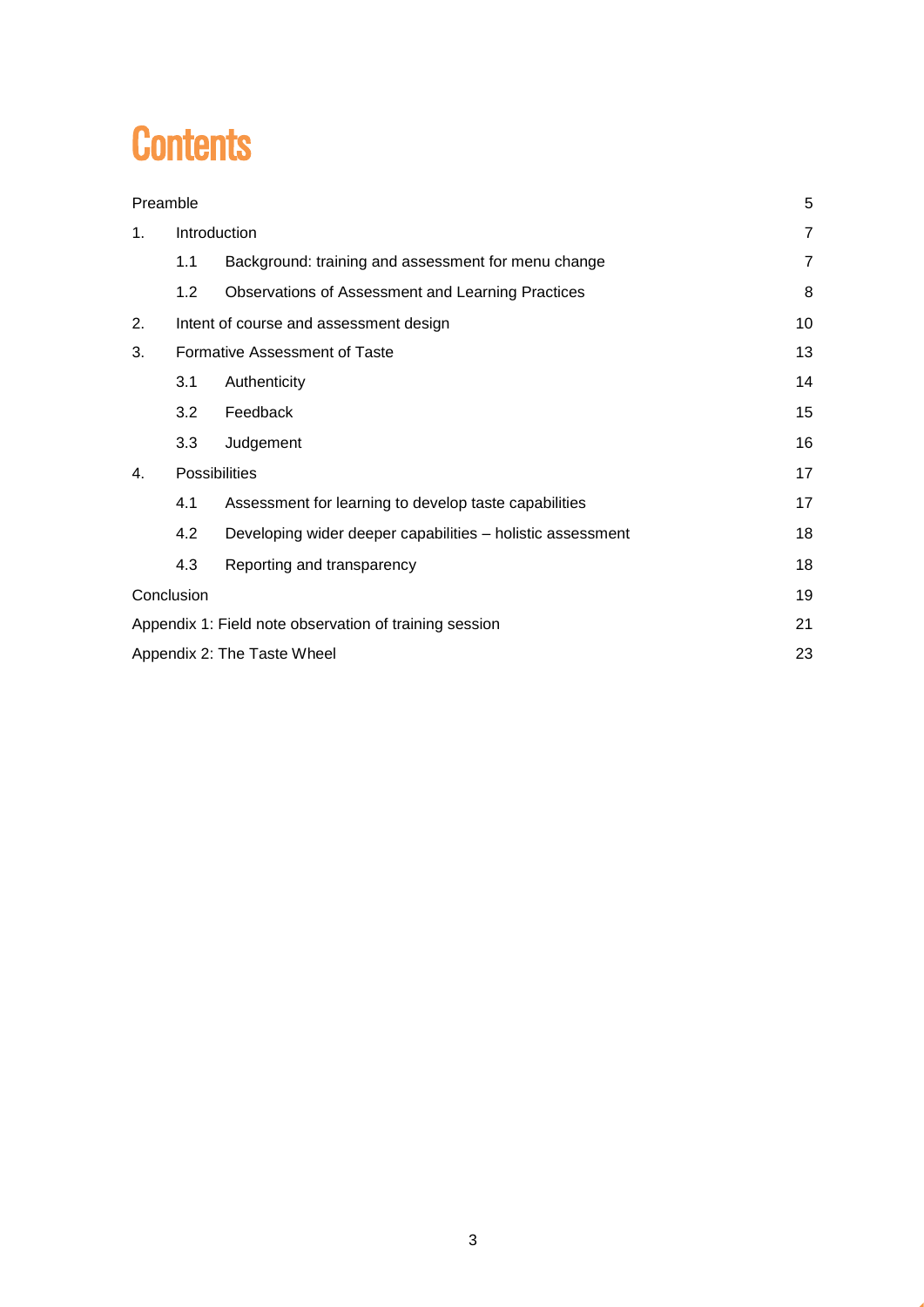# Figures and Tables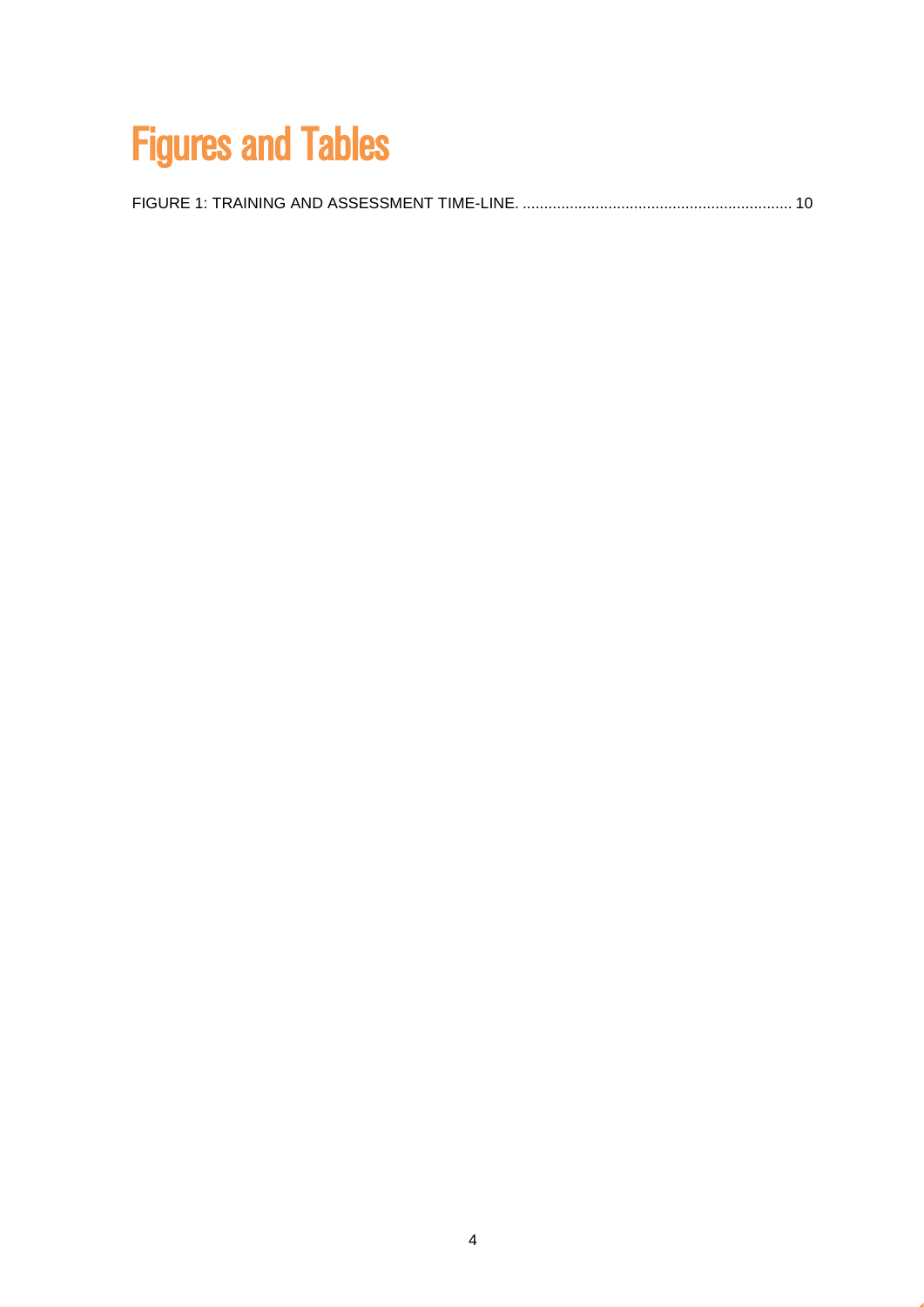### <span id="page-4-0"></span>**Preamble**

**This is ONE of the six cases on assessment practices and the changing nature of work, undertaken by the Centre for Work and Learning (CWL).** Each of the six cases highlights different aspects of innovative approaches to assessment, their possibilities and the challenges

involved in assessment for, through and at work. Each case suggests different strategies, tasks and/or practices in assessment that can enable **meaningful** and **engaged learning.** 

In this case study, we examine the training and assessment practices of a restaurant-chain organization, and analyse what cooks learn and how they learn to prepare newly launched menu items that meet certain standards or criteria set by the organization's chefs who design the menu as well as train and assess the cooks. Investigating the learning process enables the researchers to analyse feedback – an important aspect of formative assessment – and opportunities for sustainable assessment as well as summative assessment (all these different forms of assessment are explained below and in detail in the report). This case shows that the mastery, knowledge and skills of cooking cannot be boiled down easily into separate tasks. It also highlights the challenging business environment in which learning and assessment are situated. These findings suggest that in designing and implementing assessment for business concerns and vocations such as cooking, one needs to take into account the context of professional practice, organisational setting and nature of work, and its relationship with learning and assessment.

Figure 1: Learning and assessment are entwined



Source: [http://www.123rf.com/photo\\_](http://www.123rf.com/photo_3706214_stock-photo.html) [3706214\\_stock-photo.html](http://www.123rf.com/photo_3706214_stock-photo.html)

We think of assessment not as the "test" of what has been learnt at the end of a learning programme, course or set of

experiences, but as **judging performance**. We go back to the original meaning of assessment which is "to sit beside". This means that we can think of assessment as working *with* our learners to guide them to meet the required performance. If we understand assessment like this, then learners also need to understand, to know what that desired performance is. In other words we do not hide from them the criteria or expected performance standards. So in other words we are talking about formative assessment – assessment *for* learning. We also acknowledge that assessment of learning – summative assessment – is necessary for accreditation and certification. The question is how we weave these two forms of assessment together. Examples are provided in some of our six case studies. We also discuss this in detail in our full report:

"Assessment for the changing nature of work", available at <url>, as are copies of the other case studies.

In addition to summative and formative assessment we introduce another purpose of assessment – sustainable assessment. Sustainable assessment equips learners not just for meeting, but preparing them for what might be required in the future, beyond the course and/or training. It includes "the capacity to evaluate evidence, appraise situations and circumstances astutely, to draw sound conclusions and act in accordance with this analysis" (Boud & Soler, 2016, 402).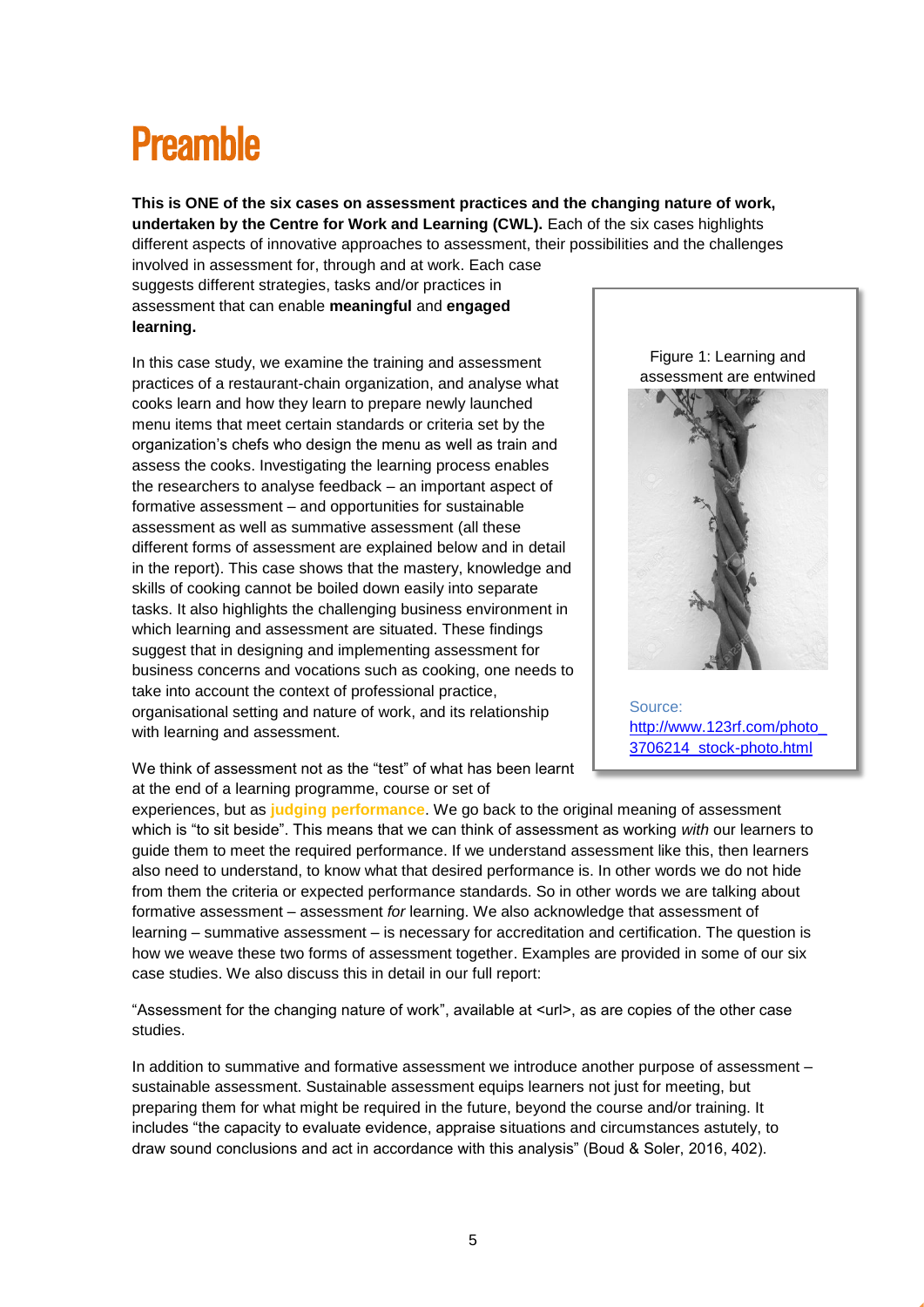These three purposes of assessment and the fact that we investigated assessment in the light of the changing nature of work, mean we also need to think of learning and assessment differently. Assessment serves different purposes including the testing of knowledge and learning yet "testing" need not be the sole purpose. When we think of assessment as only a test of the learning and/or something that happens (sequentially) after the learning, then we are separating assessment from learning and ignoring the fact that learning and assessment are very much in a "dialogic relationship" or **entwined together.** Figure one metaphorically illustrates this entwinement.

In the case studies, we describe what the course/programme/training is about and examine assessment in relation to curriculum design, implementation and the ways in which understanding, accomplishment and performance are achieved. We hope the case studies provide a glimpse into the different ways assessment has been carried out in design, planning and implementation for practitioners, researchers and policy makers. We hope that they highlight possibilities and contribute to new ways of thinking, designing and implementing assessment of, for and as learning. Different conditions and situations (context) will offer different kinds of opportunities for meaningful assessment.

The six case studies are:

- Workplace learning facilitators
- Firefighting: Rota commander course
- Menu change in the food and beverage sector
- Resident doctors
- Aircraft engineering programme
- IT network engineers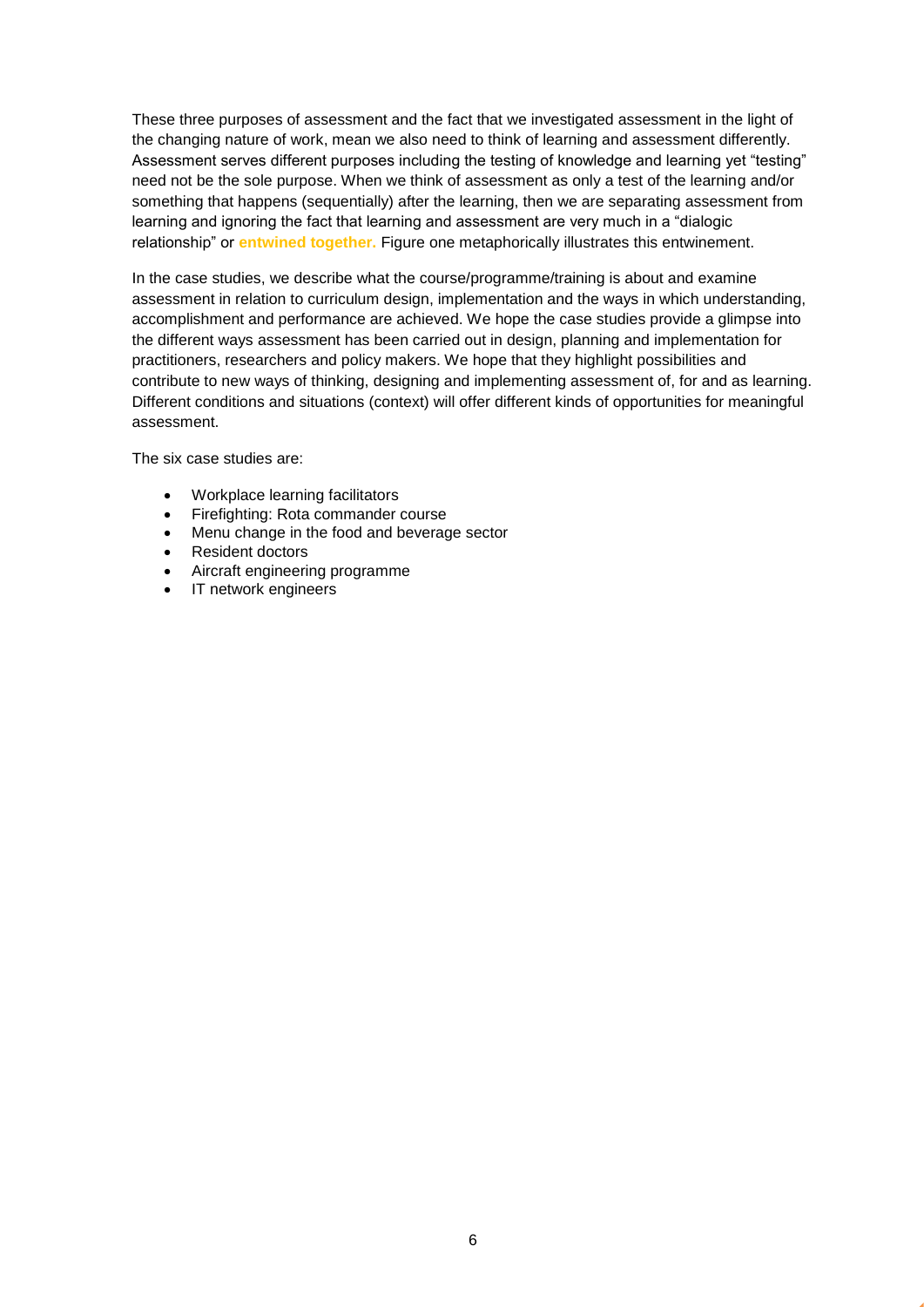## <span id="page-6-0"></span>**Introduction**

*"The reality is survival" (Charlie, Training Manager).* 

This case-study focuses on the learning and assessment practices in a restaurant kitchen setting of a restaurant-chain operator based in Singapore. The character of the restaurant kitchen is typical in Singapore's food and beverage (F&B) industry with a multi-national workforce, global supply chain and variety of cuisine planned, produced and served. This case is set amidst wider economic restructuring and labour crunch within the F&B industry. In this write-up we look at some of the teaching, learning and assessment practices that have been designed and used to support professional cooking in a restaurant kitchen environment. We examine how the restaurant-chain trains and assesses its cooks on a set of "menu-change" items. One of the challenges that the restaurant-chain encounters is how to achieve the standard for "taste" in their new dishes or menuchange items, and how learning and assessment could be designed to support the cooks' capacity for getting the/their "taste" right.

Based on observations in the kitchens, interviews with learners, trainers, assessors and training manager, and review of assessment documents, the case-study seeks to:

- Describe the assessment practices in professional cooking, under challenging conditions of work and learning, and the formation of learning experiences;
- Explain some of the elements of the assessment criteria and core competencies, for example "taste" as standard of performance and mastery of skill and knowledge;
- Suggest ways to support the learning of "taste" through formative assessment practices.

#### <span id="page-6-1"></span>**1.1 Background: training and assessment for menu change**

To fulfil operational needs like menu changes and quality assurance, the restaurant-chain conducts its own in-house training and assessment sessions for cooks who are deployed at the various restaurant outlets. The design of the training and its content are an ongoing and evolving endeavour. The training manager who is responsible for learning and assessment also wears multiple hats as the company's Marketing and Human Resource Director, and he works with the Development Chefs who plan and design the menu as well as teach and assess the cooks. Both workplace and work-based learning models have been used, modified and experimented in tandem with developments and perennial challenges in the industry such as rising costs and manpower constraints.

The goals of the training are to enable cooks to deliver the desired quality and consistent standards of newly launched (or modified) menu items in a timely manner. The cooks are expected to achieve the same aesthetic and taste criteria or standards as the Development Chefs. The training goals and learning outcomes are conceived with fundamental business concerns in mind like meeting customers' needs, business costs and resource constraints. The thinking about outcomes begins at the stage of planning and designing of the new menu, and rolls into training and final delivery of the new dishes:

*When it comes to training (policy), I think in terms of customer needs: they want quality food, consistent standards, and during lunch time they want to be done very fast. So as far as the cooks are concerned, it is not just about the cooking and learning per say but finding a way to make it easier for the cooks to learn and to improve cooking efficiency. We usually look at the process and workflow with a bit*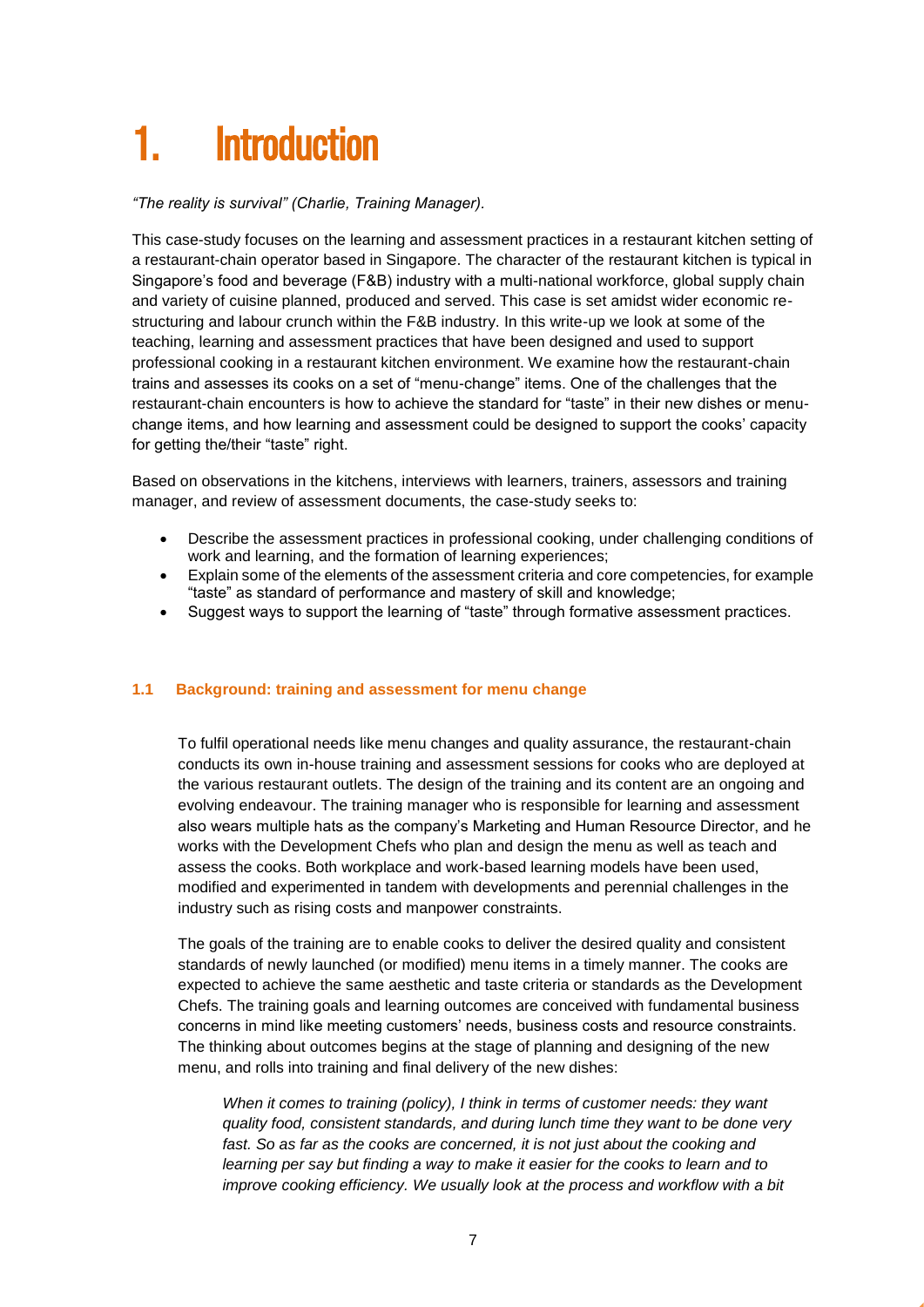*of redesign here and there. And when we develop certain products/menu items; the cook is at the back of our minds – we think about how to make it easier for our cooks to learn [these new products/menu items] , how are they going to deliver quality food within the time required or expected by customers, and maintain consistent standards. We would love to be very well-defined whether its 'competency based' or 'task based' etc. but it is so difficult right now. I think for me it is more of a customer needs based because manpower is so tight. And we do have concerns because in Singapore the rental and manpower costs are a killer. Our food costs we can still manage (*Charlie, Training Manager).

Based on these intertwined concerns of business demands and training needs under trying market conditions, and the dialogic nature of learning and assessment where policy/strategy/performance and outcomes are iteratively determined, the training strategies, outcomes and expectations (of training) are also constantly changing. The perspective of training managers like Charlie towards training/learning and assessment is a highly pragmatic, adaptive and experimental one rather than based on altruistic principles, high values or idealistic assumptions about learning.

Given these challenges, our study highlights the need (for designers in particular) to attune professional training and assessment with the different but entangled purposes of business and training/learning, the highly situated and embodied modes of learning and cooking within the constraints of a production kitchen. These dilemmas and entanglements confront Charlie as the primary training manager who wears multiple hats. Charlie has to juggle different needs and priorities of the business, training/learning and cooks' welfare. He continuously seeks different methods and ideas as well as ways of thinking to develop and drive training/learning and assessment in the workplace.

#### <span id="page-7-0"></span>**1.2 Observations of Assessment and Learning Practices**

The training of cooks for a new promotional menu takes place at the restaurant-chain's centralised research and development (R&D) -cum-training kitchen. The R&D-cum-training kitchen is located in an industrial-commercial complex. This is a one-day training session conducted by the restaurant-chain's Development Chefs who teach and assess the cooks' performance during the training. Development chefs are primarily responsible for the development of (new) menu items. They also train the cooks on the preparation of these new items/dishes (see Appendix 1 Field-note observation of training session).

By conducting training in the R&D-cum-training kitchen, the intention is to provide a conducive and uninterrupted space for the cooks to learn better. But there is also the 'cost' involved in pulling these cooks away from the outlets for a full-day of training because they play a vital role as the overall in-charge of the outlet kitchen, which typically comprises of a lean crew of two junior cooks with two to three part-time kitchen assistants. While the cooks might have been away from the crucial lunch-time crunch, they still have to return to the outlet after training to prepare for the dinner crowd. From a business perspective, the offsite training 'costs' include productive man-hours lost (for lunch), and from an employee welfare perspective it uses up the cooks' rest time (between lunch and dinner), entailing additional commute time and resources for them.

The training can also be quite a stressful experience for the cooks who are put under the spot-light and scrutinized by the Development Chefs and their colleagues from other outlets. During our observation, we noticed the overall mood to be friendly, and the learners were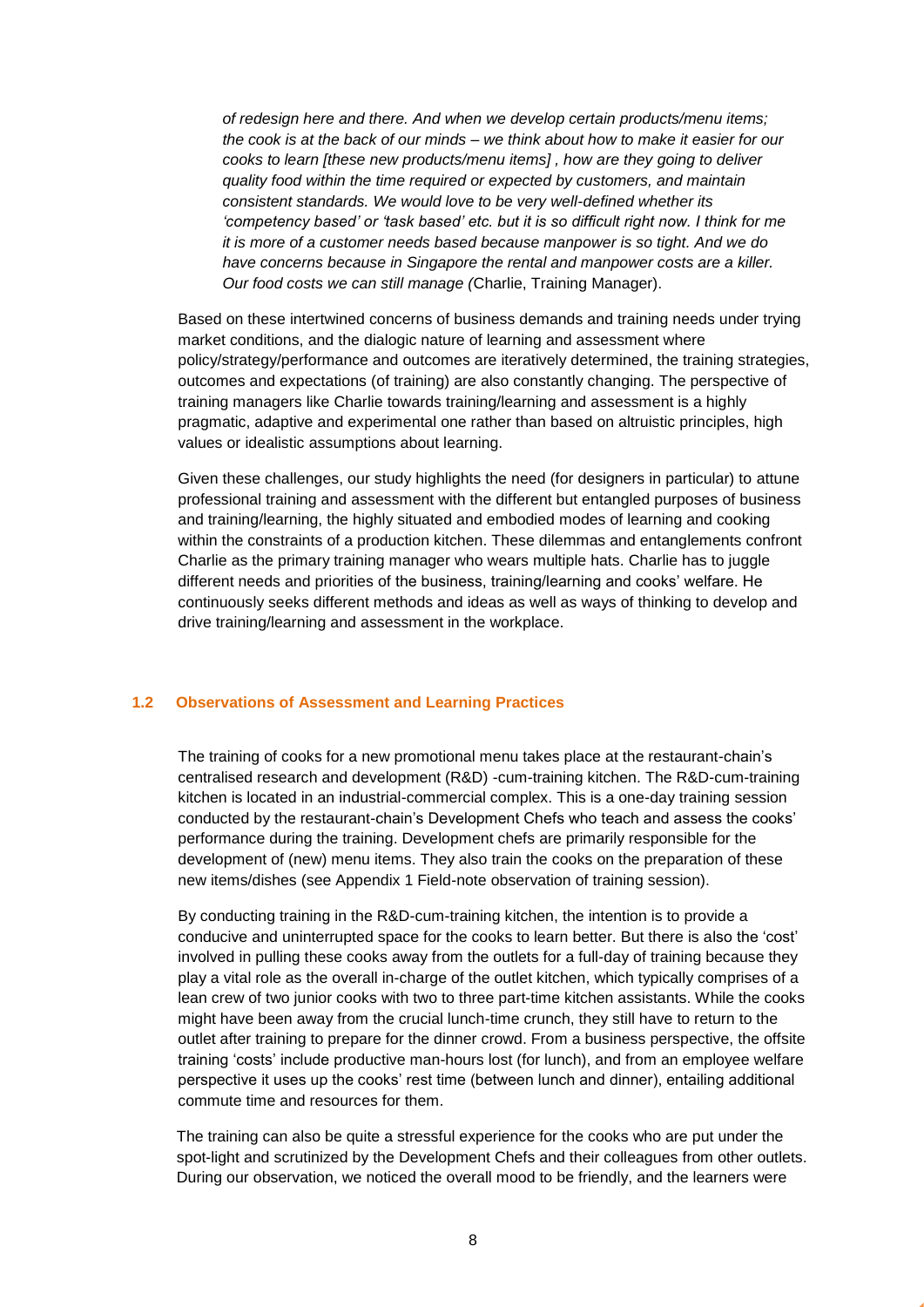cooperative and highly supportive of each other. There was an easy camaraderie (rather than competition) where the learners helped each other out with the smaller tasks such as washing the utensils, laying out the plates, and wiping off the kitchen counter.

Figure 1 shows the training process, activities and points of assessment at pre- and postmenu launch: the Development Chef-led presentation/briefing and demonstration are meant to show learners the new recipe; to introduce the ingredients used, and to instruct and/or reinforce some fundamental cooking techniques and procedures used in the new recipe. The learners are expected to be in attendance throughout the training session; they have to demonstrate what they observed and learned from the Development Chefs' cooking demonstration, and they are expected to teach their colleagues in the outlet kitchens what they have learned at the training session. Once the new menu items have been launched, the Operations Chefs and/or Development Chefs would visit the outlet restaurants to conduct on-site assessment on the cooking, and also to address operational issues such as supplies and other logistic matters for the new menu items. According to the Training Manager Charlie, the current training and assessment process which gathers learners at the R&D-cum-training kitchen is a change from the previous process where the Development Chefs would visit the individual outlets to teach and assess the cooks.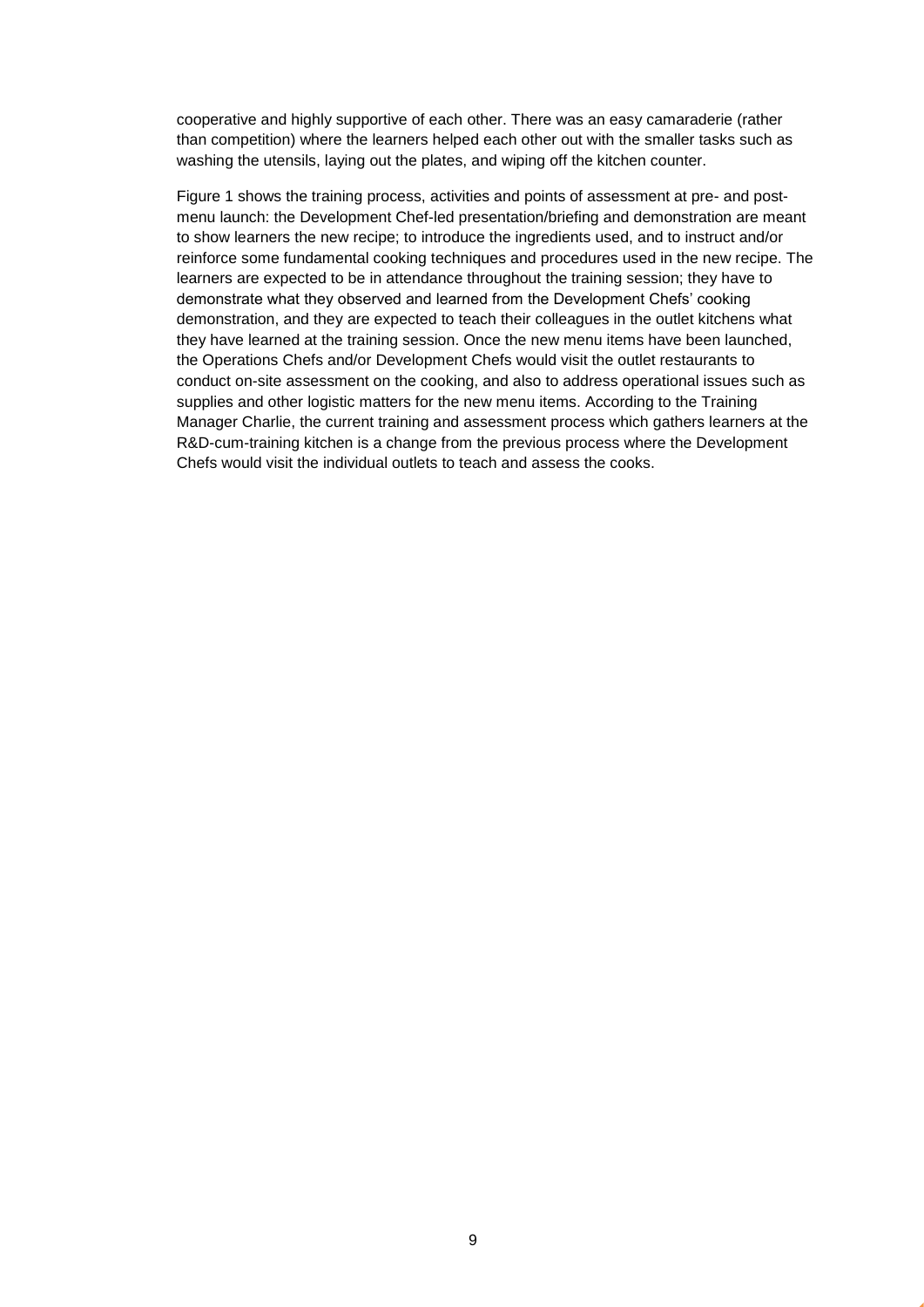#### <span id="page-9-1"></span>FIGURE 1: TRAINING AND ASSESSMENT TIME-LINE.



### <span id="page-9-0"></span>2. Intent of course and assessment design

Assessment is an important component of the training. The learner's performance is "formally" assessed by the Development Chefs who fill out an assessment form/document. Learners are scored on a continuum along a 5-point scale on the horizontal axis. On the vertical axis, the criteria for evaluating the standard of work are as follows:

- Ability to demonstrate food preparation before actual cooking;
- Ability to follow steps and processes in the recipe;
- Ability to plate/present dish according to recipe standards;
- Ability to complete dish under the required time,
- Dish meets taste test of the assessor.

The assessment criteria relate directly to the fundamental knowledge, conduct and skills required as a cook in a restaurant chain. That is, as a chain there are pre-prepared items supplied to the kitchens (prepared by the Development Chefs) to which cooks add fresh ingredients, and make up pre-mixes. Thus assessment criteria constitute factors against which "performance" is being evaluated at a basic level for cooking in a professional kitchen. Even though the criteria are written using verbs such as "to demonstrate, to follow, to present, to complete", what is taught and assessed are individual tasks and atomized knowledge as presented in the Development Chef's cooking demonstration.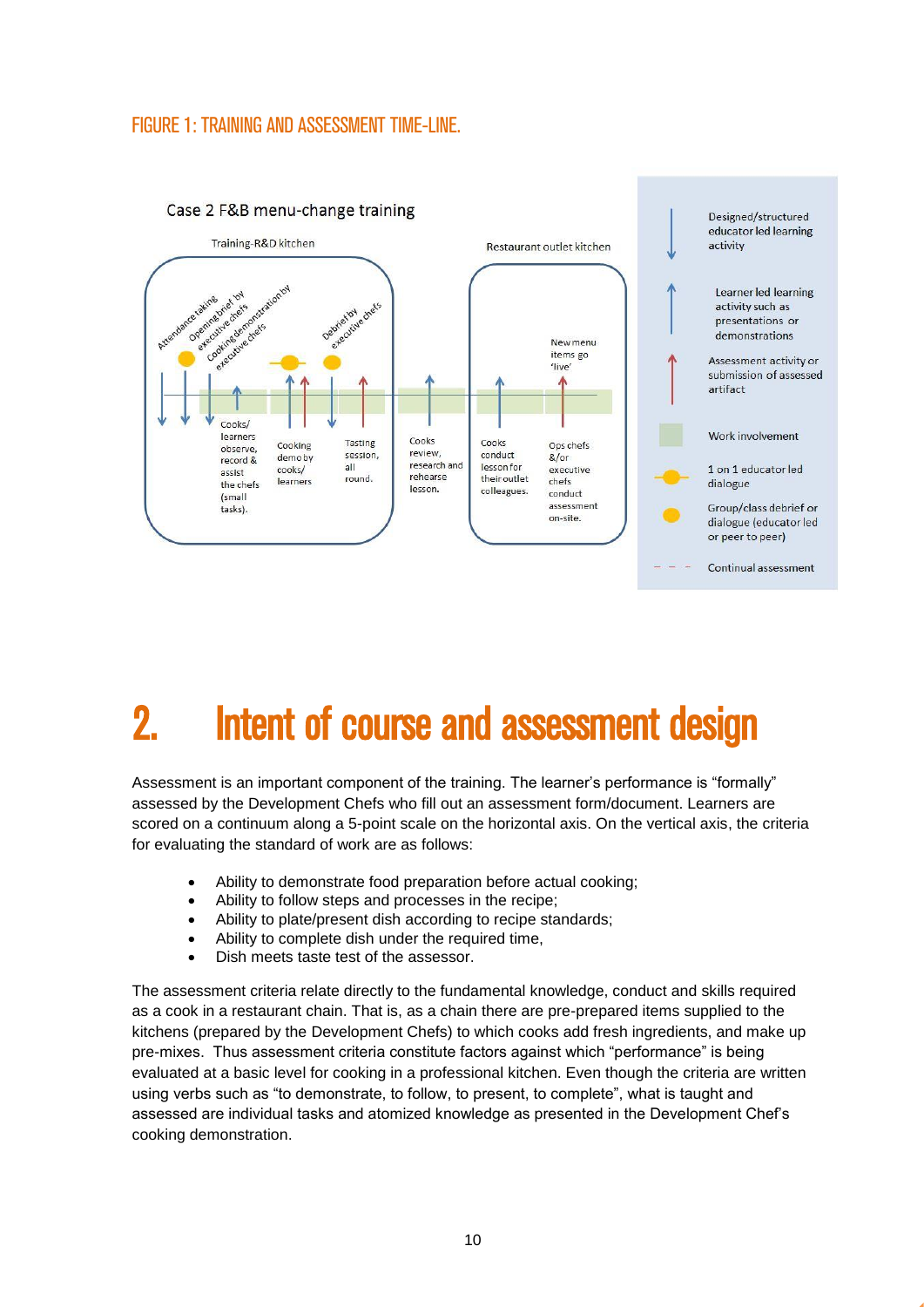The assessment documents functions primarily as a record of the cooks' learning. It is filled in by the Development Chefs/assessors after each cook has completed his/her assessment. The purpose of the assessment is summative: it seeks to evaluate learner's cooking ability broken down into task components like getting organized, observing hygiene rules, following recipes, and completing on time, but it also includes a judgment based component which is the quality of the final product or dishes in terms of aesthetics and taste. The assessment scores are tabulated and submitted to management for review and record-keeping.

Assessment needs to satisfy three different but intertwined needs or priorities of the organisation/company: first, it functions to enable accountability and compliance with company regulations. Here is an excerpt from an interview transcript:

*'Interviewer: Can you tell us more about what you use the (assessment) documents for? Are the feedback and results given back to the learners?*

*Charlie: Actually, sometimes it is (used) like a so-called penalty tool. For instance, when they come for training there's a form they have to fill up. Then in the event that one day a customer complains about your food saying that it is no good, so what I do? I go back to the (form) and check to see if this guy is in the training list or not, if not why not? So it enables me to go back and find out what's going on you see. Then I investigate and realise - oh, manpower issue, no choice: this guy just came on-board and was (immediately) put into the kitchen without any training. How? So how do you determine what went wrong – is it the system? It's more towards that (rather than a learner or training issue). But it's also a deterrent for our operations and staff. The staff knows that somebody is watching so he/she jolly better be doing his/her job well, make sure that everything is properly done, this and that.' (Charlie, Training Manager).*

Second, assessment is envisaged to help or enable the cooks to improve and/or become better in their job. Charlie the Training Manager expressed training and assessment to be developmental. He said, '*I always feel that once you train them, you assess them, (to me) assessment should be a build-up rather than a final sort of thing*'.

Third, Charlie highlighted issues about the 'loss' of know-how and investments made in learning/training when a trained staff member leaves the company. Faced with these challenges, he surmised that the least training and assessment could do is to achieve its summative goals of testing and thereby making sure that the cooks are able to do their job:

*'My staff keeps on changing. So how? And do they transfer learning down the line? They don't. So when they leave, they leave. Can the other staff come another day for another training done by the chef? Not possible. So assessment to us is this: it must ensure that whatever we teach the learners, we make sure that they know what they are doing, and we leave it as that first' (Charlie, Training Manager).* 

The visible, named assessment is the summative assessment. However, in our observation, we found that there were more formative aspects of assessment that took place outside of this formalised (summative) assessment structure: the Development Chefs were coaching the cooks by closely observing, correcting and reminding the learners on the spot as they were cooking, and the Development Chefs sometimes re-demonstrated certain steps and techniques that the learners might have done wrongly, and the Development Chefs were also constantly tidying, making space and fixing the order of things for the learners.

We also noted that meeting the taste test (final criteria on the assessment document) is one of the most vital but most challenging 'thing' to teach and learn, and it poses a challenge for assessment – what is "taste"; how is it learned, and how can it be assessed? Taste as a form of knowledge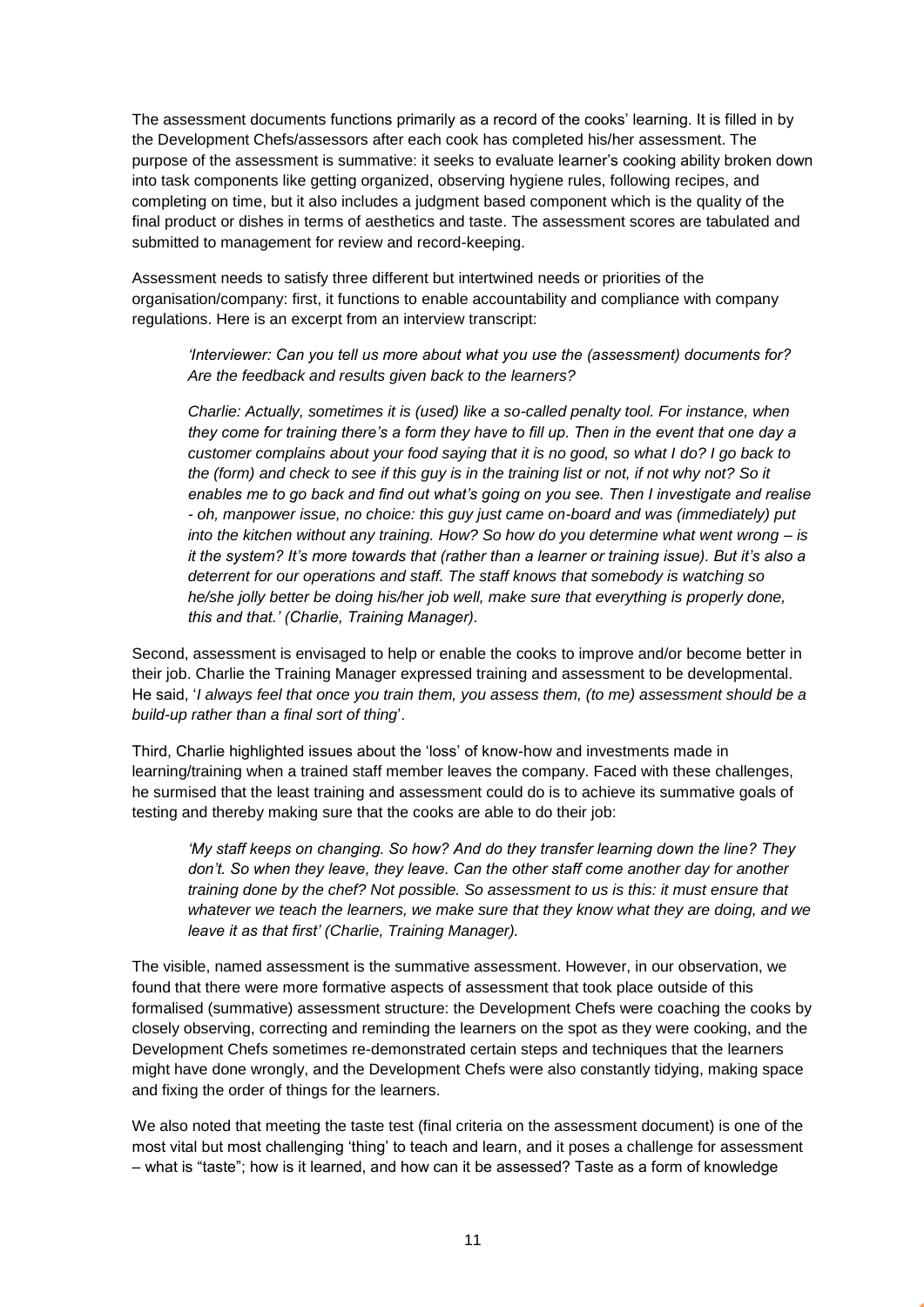highlights the different modes of knowing/learning involved in assessment. It cannot be boiled down to categories of skill and knowledge, and its learning cannot be easily distinguishable from the learner and that which is learned. Cooking like other types of skilled work such as masonry and carpentry is *"communicated, understood and negotiated between practitioners largely without words, and learning is achieved primarily through observation, mimesis and repeated exercise*" (Marchand, 2008, p. 247). The "know-how" of cooking is not easily conveyed through formal teaching/learning processes or outside of the professional kitchen setting. Much of what the chefs and cooks do, know and learn is tacit in nature – the work that they do and the knowledge they possess are intuitive, cannot be described easily, and is highly contextualised. For example, the nature of "knowledge" such as taste is not limited to or reducible to some "thing" that could be easily codified and demands different modes of understanding and raises questions about "standards" as (valid) indicators of competency and performance, and/or drivers and factors of learning in different production settings. The concept of embodied learning which highlights the significance of the body as (socially) constituted and malleable is helpful in thinking (differently) about learning and the notion of tacit 'knowledge'.

Because taste is embodied and requires learners to be able to discern for and by themselves, effective assessment should therefore not only entail opportunities for learners to observe, mimic and practice repeatedly (as indicated by Marchand, 2008 above), it should also aim to help learners foster a better understanding of their own capabilities and standards (of taste), and for learners to '*draw on whatever they need to continue learning effectively beyond the end of the course and be able to make judgements about their own learning outcomes*' (Boud & Soler, 2016, p.2).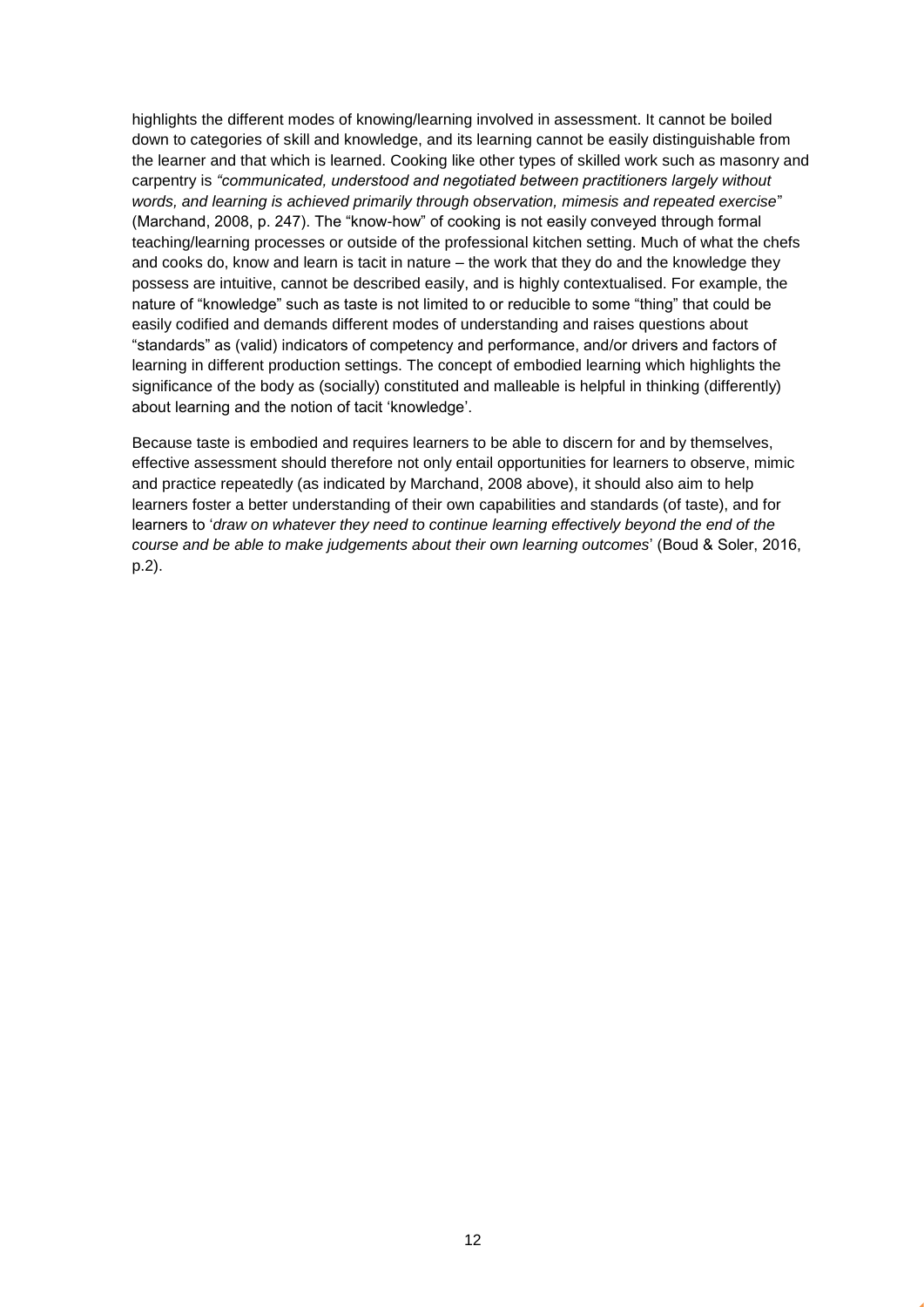### <span id="page-12-0"></span>3. Formative Assessment of Taste

As highlighted in the previous section, there are moments that constitute assessment for learning

#### **Sustainable assessment**

Sustainable assessment equips learners not just for meeting but preparing them for what might be required in the future, after graduation. Sustainable assessment includes 'the capacity to evaluate evidence, appraise situations and circumstances astutely, to draw sound conclusions and act in accordance with this analysis' (Boud & Soler, 2016, p.19). The qualities of judgement that need to be developed are similar for students and for teachers; it is only the subsequent ends to which these judgements are put that differ. Key elements of developing informed judgement from the perspective of the students include: (1) identifying oneself as an active learner; (2) identifying one's own level of knowledge and the gaps in this; (3) practising testing and judging; (4) developing these skills over time; and (5) embodying reflexivity and commitment. Sustainable assessment demands that learners make conscious comparisons between selfassessments and assessments by teachers, peers and other stakeholders, and that responsibility for the assessment process must gradually shift from the teacher to the students, because, after graduation, people themselves need to drive their own learning. (Boud & Soler, 2016)

but these may not have been formally structured into the assessment process or document. There are aspects of teaching for learning that provide direct and immediate feedback to the learners, a key aspect of assessment *for* learning. This feedback occurs outside of the summative assessment even though the process of the summative assessment structure creates affordances for assessment *for* learning. On one hand, Charlie and the Development Chefs "commiserate" about the profound difficulties in capturing and conveying "taste", and they voice concerns about training and ensuring knowledge and standards (of taste) in their restaurants. On the other hand, they express reservations whether taste could be trained, learned and assessed through curricula design and assessment practices. "Taste" highlights for learning and assessment the issue of judgement as a form of assessment that transcends competency, and it is perhaps not well-considered within a cognitive-behavioural oriented assessment system. While standards of taste are to be achieved and could more or less be easily incorporated into assessment criteria, taste as a form of knowledge or concept and core competency is not so easily grasped.

The following sub-sections suggest opportunities for *sustainable assessment*. We therefore also address concerns about developing these other aspects of "taste" as knowledge and competency.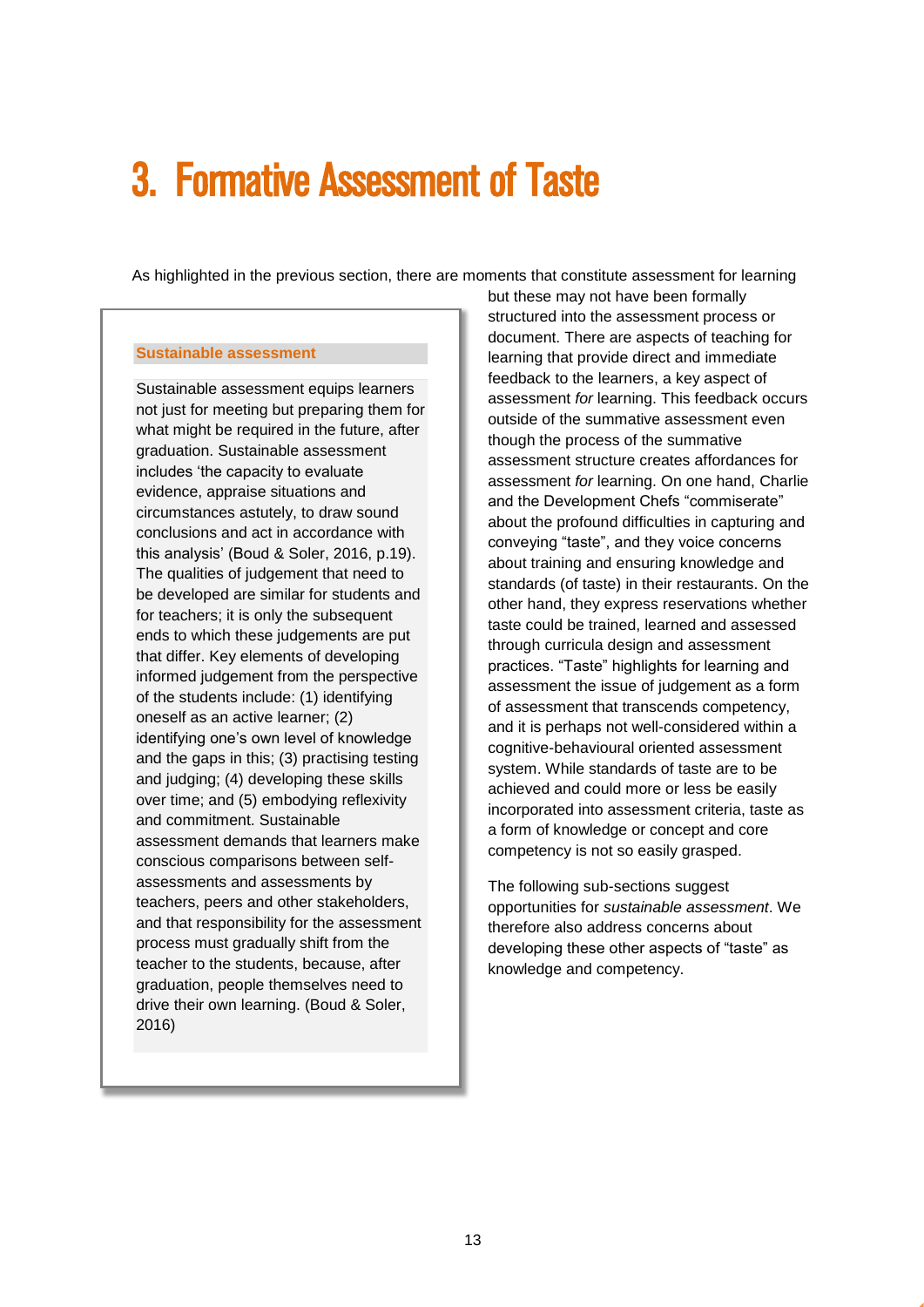#### <span id="page-13-0"></span>**3.1 Authenticity**

Authentic assessment involves a focus on:

- performance (Darling-Hammond, 2014);
- students using and applying knowledge and skills in real-life settings (e.g. simulation of role play of a scenario, completion of a real-world tasks or assessment in a workplace setting) (teaching.unsw.edu.au; Mueller, 2016)

As such it involves higher-order cognitive activity and the collection of direct evidence of performance (Darling-Hammond, 2014; Mueller, 2016; teaching.unsw.edu.au).

#### **Holistic Outcomes**

Assessment that focuses on holistic outcomes aims to embed the ways of being of the occupation (including wider ethics and values of the occupation), and provide opportunities to integrate concepts, experience, develop language and deep understanding.

It emphasizes performance broadly conceived as ways of being, for e.g. use of relevant senses, appropriate professionalism, 'soft' and 'hard' capabilities etc. appropriate to the scope of the intended learning.

For the cooks in this case study, assessment took place in both a simulated environment – the research and development kitchen – and in the workplace. Assessment was authentic. The following provides the details of this authentic assessment as well as highlighting the nuances that need to be attended to in assessing authentically in this environment. The first of the nuances is that in order to reflect the 'real-world' it is necessary to 'know' the practices and the context in which these practices take place. Another nuance is the difference between whole task assessment – an important aspect of authentic assessment - and breaking down the task in small components. Every task can be broken down into its components but authentic assessment needs to focus on the whole.

Assessment mirrors closely the kind of learning that typically or "traditionally" takes place in a busy restaurant kitchen where learners observe the masters, participate in the kitchen, learn certain skills or specialise in certain aspects of cooking. The cooks carry-out cooking under the watchful eye of more senior and experienced staff

who control the work flow, instruct the team, and are able to take prompt corrective actions. But unlike professional kitchens in which the work is highly segregated and task-oriented, for example in a Chinese restaurant *where 'the wok guy is a wok guy, the dim-sum guy is a dimsum guy. You tell the dim-sum guy to hold a wok is like (gasp) – no!' (Charlie, Training Manager, designer)*, the cooks in this restaurant-chain have to "multi-task". They are expected to master all the dishes on the menu, demonstrate ability to handle a variety of ingredients from garden greens to pasta, meats and seafood, and be proficient in all the cooking techniques involved including grilling, sautéing, and frying. These cooks work more or less autonomously without the close guidance and supervision of a master chef on a daily basis, and they do not necessarily have the reference point to "standards" or "criteria" of taste; such criteria or standards are not easily grasped and communicated. Moreover, the cooks are fairly inexperienced: they are in their early to mid-twenties and have only a few years of professional work in a kitchen. For any new menu launch, the restaurant-chain provides one training session at the R&D-cum-training kitchen, and the cooks are expected to be able to prepare the food for cooking; follow steps and processes according to the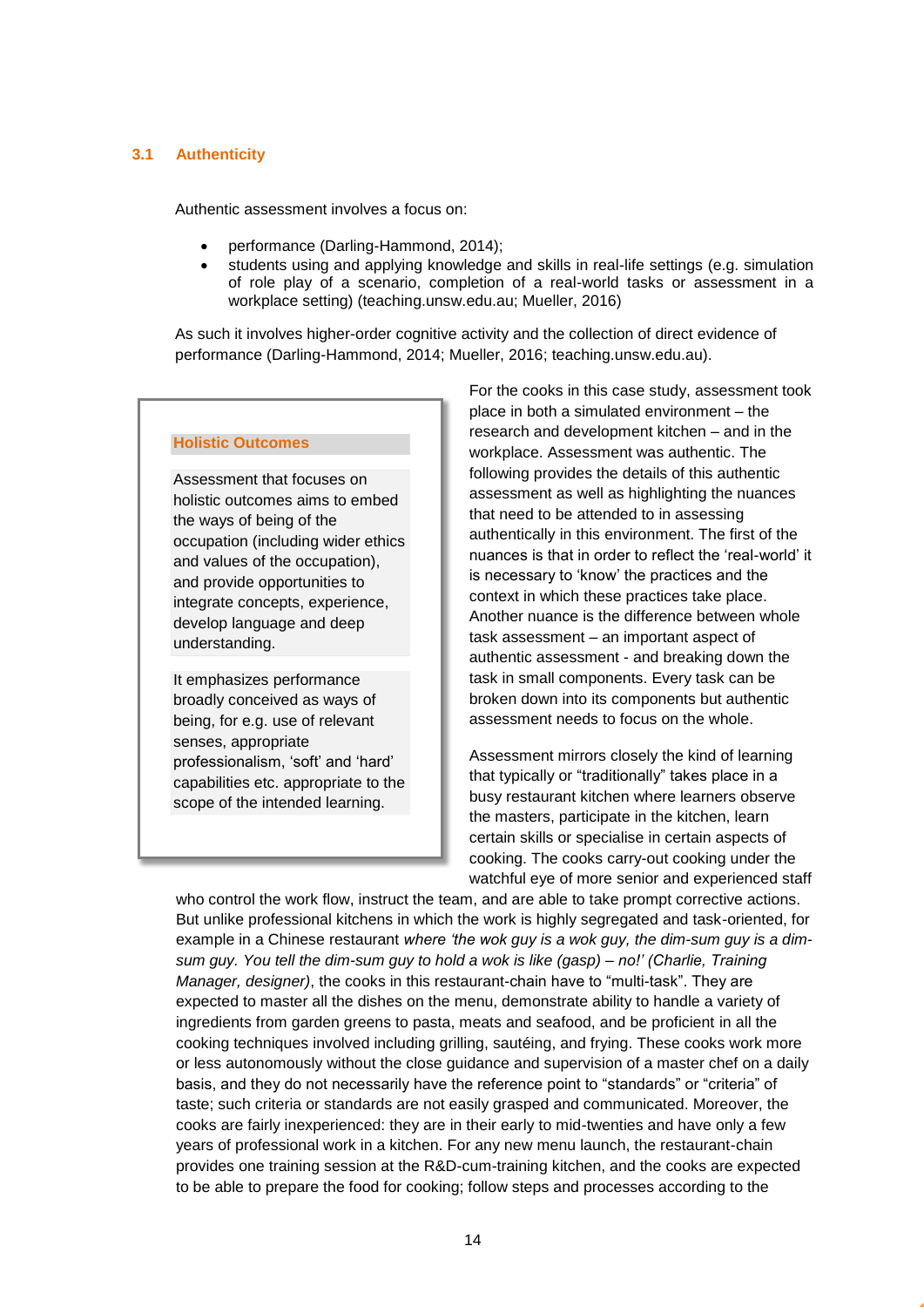recipe; complete the dish within required time, and meet taste and presentation (plating up the dish) requirements/standards.

The current assessment practice reduces the complexity of professional cooking into specific tasks like preparing food and following recipes, and objectives such as completion within time and meeting taste standards. Yet our observations suggest that professional cooking is much more than these step by step tasks; it also involves deep interaction and cooperation with colleagues in the kitchen, and relies on close coaching/mentoring by chefs. We noted the profound impact business challenges have on these dynamic relationships and interactions; something that needs to be better understood. These observations highlight that **authentic assessment is much more than simply saying assessment takes place in the work context or draws heavily on the context of the work**. In relation to the cooks, there is **opportunity for authentic assessment to take into account the participatory nature of work, collective efforts and interactive aspects** of professional cooking. The opportunity exists in practices already in place, namely, the observations of the chefs and also when peers are asked to taste each other's dishes. This latter, for example, could be extended to include peer assessment of each other's contributions to working collectively and supporting of each other. Including assessment criteria against which chefs and cooks can make such judgements would also be a means of giving recognition and valuing of this currently silent but necessary aspect of the work of the cooks. Including criteria such as these would contribute to the assessment being holistic; that is, capturing multiple aspects of the work of the cooks.

#### <span id="page-14-0"></span>**3.2 Feedback**

The feedback that was given to the cooks by the chefs during their cooking demonstration/assessment was mainly corrective - addressing techniques and specific actions rather than explanatory. For example:

> *During the second group's assessment session, Chef Timothy quietly mentioned to one of the cooks to clean the prawn off the cutting board as she had put the salad bowl on the board.*

> *While preparing the third dish, the feedback from Chef Timothy was to coat the chicken to the edge with the sauce, that the vegies needed more colour, and to stack prawns higher. Chef Timothy called another cook over to listen to the mistakes before his turn starts. Chef said, "You must listen- if the first group makes mistakes it is still ok, the second group should improve, and by the third group there should be no mistakes"…' (Field notes, 06-Oct-2015).*

While encouraging particular behaviours learners are not given explanations about why, or encouraged to think about their actions and the consequences for themselves. The way current assessment has been designed is such that feedback is triggered by mistakes the learners make, and the feedback only addresses immediate and visible errors and/or actions. Any 'deep knowing' could only come with further practice and experience in the restaurant kitchen, and the onus is on cooks/learners to seek feedback rather than the instructors or assessors or peers to construct and provide feedback or for the cooks to reflect on their performance against known standards.

While the cooks are encouraged to look, feel, touch and taste the food, and gather tactile feedback on their cooking based on their own senses, it may not be clear what the desired taste ought to be, what the distinctions/gaps between the learners' dishes and Development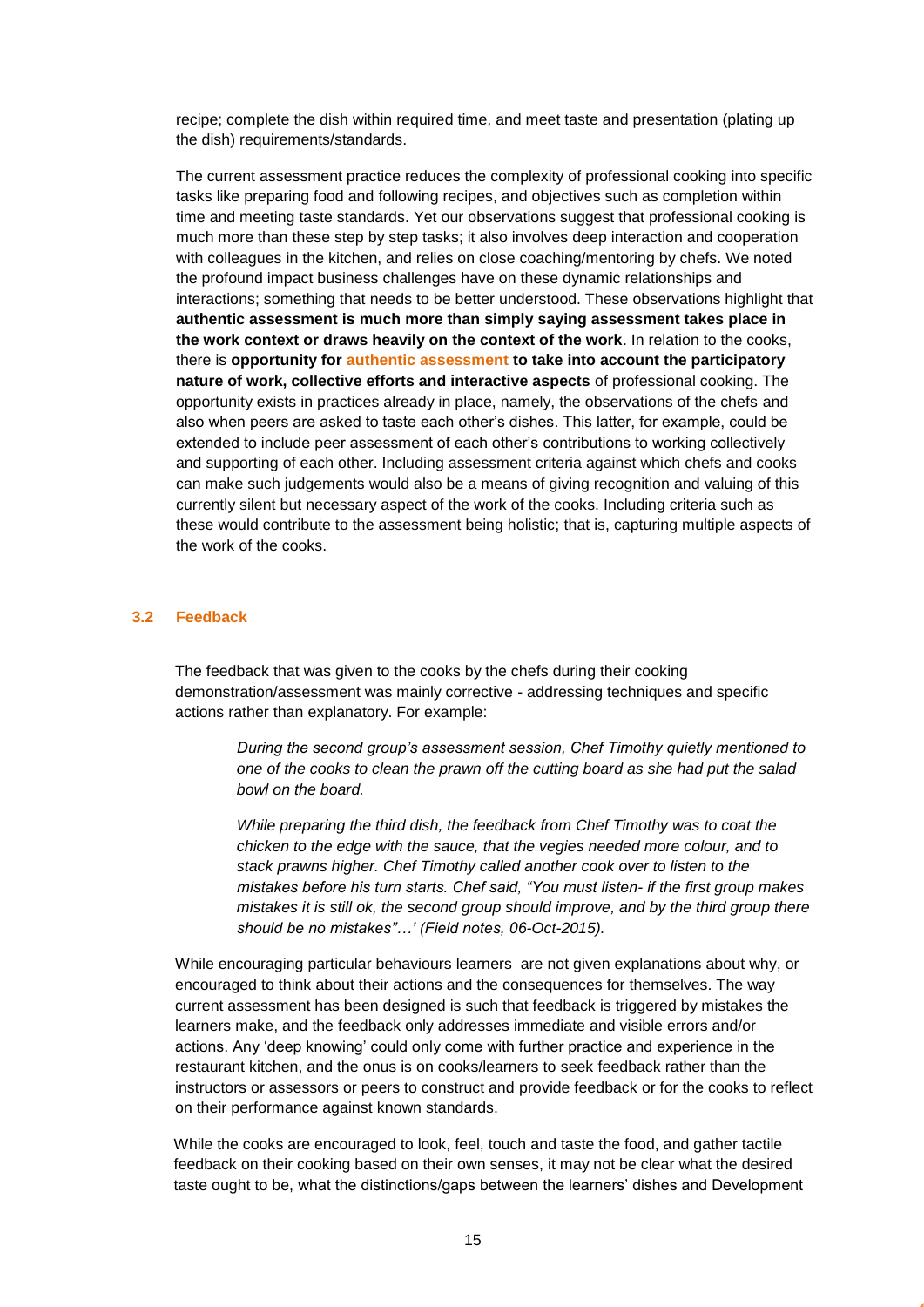Chef Timothy's or their peers were, and what the connections between the cooking process and the outcome of tasting could have been. Taste is not only a difficult matter to grasp but also a complex concept, and the chefs understand taste as a matter of cultivation acquired through years of practice and experience that is not easily 'technicalised' and captured in assessment criteria. But there are opportunities for taste to be grasped more effectively and for its learning by developing an understanding of and cultivating the sensorial capacities that are part of being a cook by using 'holistic outcomes'. This is explored in detail in the following section.

#### <span id="page-15-0"></span>**3.3 Judgement**

The tasting session provided excellent opportunities for the chefs to introduce and develop language that could be used to communicate and assess the taste of their dishes to the cooks. However, this important aspect of the cook's professional judgment was a missed opportunity for the development and scaffolding of taste. For example, the chefs had the opportunity to initiate discussions about what was being tasted (or not), how dishes ought to taste and why some dishes tasted better than the others. Here is a field-note observation that sums up the situation with the tasting exercise:

*The engagement in the taste testing… was not used as a platform to discuss differences in taste and technique. The initial tasting of Chef Timothy's food also didn't introduce descriptions or key taste 'tones' to communicate the desired flavours of the dish. This makes it difficult for the trainees to share the desired taste with their kitchen staff back in their outlet. It also means that the chef and operations manager are unsure whether the trainees are acknowledging, experiencing, or tasting the things that they think make the dish good – What is the desired outcome, and how can you know that the trainees are on the same page? The marketing department shared that talking is not something that may be comfortable with the kitchen staff but are there other ways to facilitate this judgement making and knowing what makes 'good' for example giving dishes a score, self or peer assessing and providing justification (Field notes, 6-Oct-2015).*

Developing informed judgment which requires not only the language and some form of criteria but also the self-responsibility and self-knowledge outlined in sustainable assessment (see Box, p.7 of this report) would enable cooks to understand and grasp taste. For example, one dish aimed to achieve a 'sea-foody' taste achieved through searing the prawn. Discussing this aspect would also lead to a discussion about why one dish achieved it better than another, and thus the development of a deep knowing of the importance of searing as opposed, for example, to tossing the prawn as in Chinese cooking. Such discussions lead to not only deeper knowing but also the development of a common language to describe this taste. Development Chefs would have to be comfortable with such discussions and also be able to verbalise the taste requirements to assist an evolving dialogue.

The conditions for sustainable assessment where people could perform and receive feedback, voice their opinions, ask questions, and build a 'community of practice' are there already – there seems to be a strong bond and high level of trust between the chefs, managers and cooks, and opportunities abound to share, consolidate and convey key learning points. The setting therefore provides rich opportunities for understanding and recording something more about the cooks that could enable them in gaining some form of qualification. It seems that the working conditions, management styles and nature of the work encourage this development of trust - a key requisite for learning.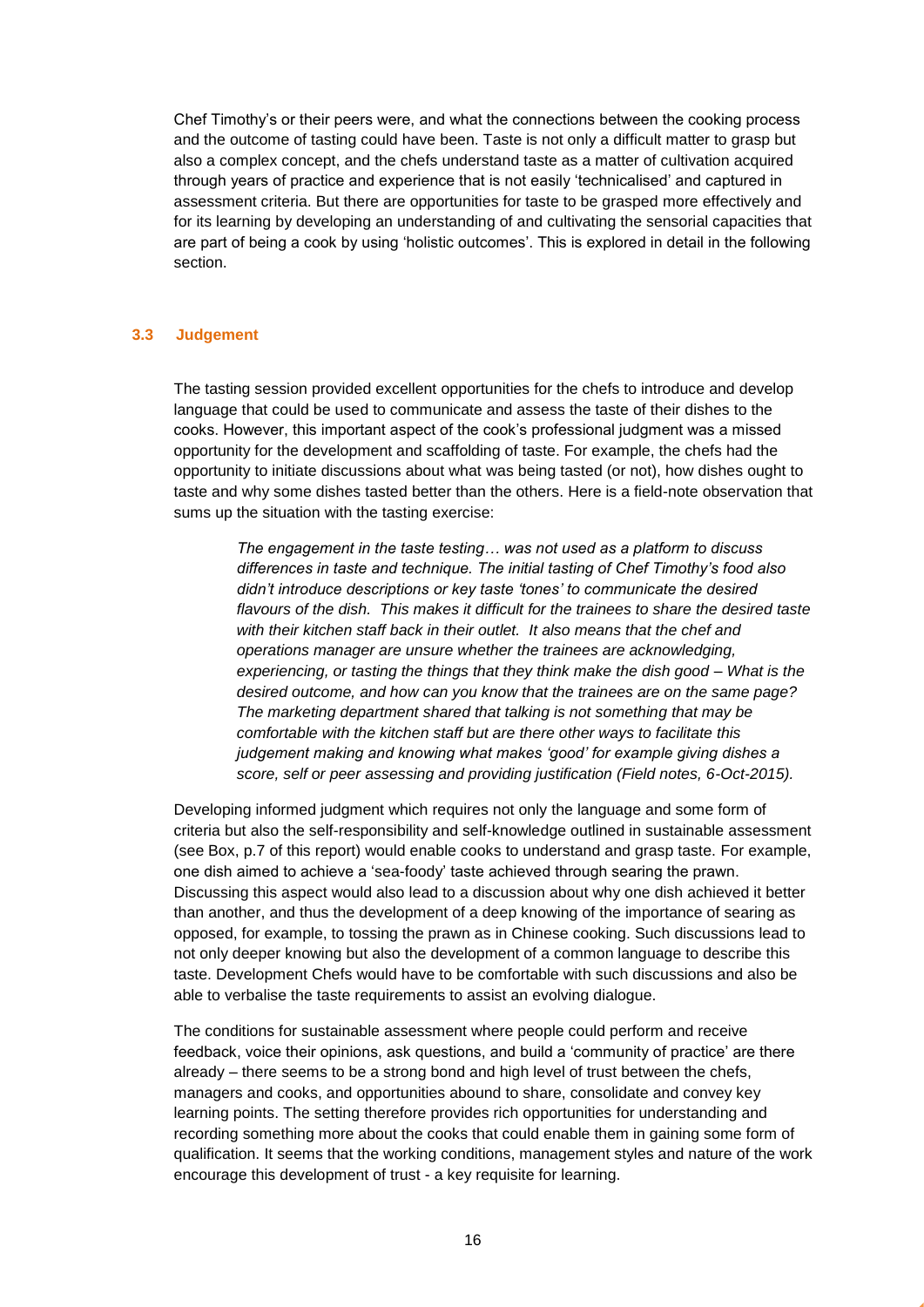### <span id="page-16-0"></span>4. Possibilities

In this case we have identified a number of potential possibilities to build on and further develop existing possibilities. These include the potential to:

- develop pedagogies for developing "taste" capabilities;
- design taste capabilities into assessment reporting;
- improve the transparency of assessment:
- use existing assessment opportunities to assess wider, deeper capabilities desired of the cooks, and
- acknowledge and make use of the many possibilities in the work and the structured teaching for learning and development and feedback that contribute to summative assessment.

#### <span id="page-16-1"></span>**4.1 Assessment for learning to develop taste capabilities**

As indicated there are a multitude of possibilities for developing "taste" capabilities. A key component of this is to scaffold opportunities to develop the language of taste – examples of such language are captured in the taste wheel in Appendix 2. The chefs have this knowledge and with some simple strategies they could readily support the development of this knowledge and ways of knowing about cooking.

The opportunities for formative assessment (assessment for learning) are there – there is a high level of camaraderie and cooperation amongst learners; the instructors/assessors are highly supportive (and sincere) about learning, and the R&D-training kitchen provides a conducive environment for learning away from the demands (and possibly disruptions) of work. The main challenge here is how to improve the communication of taste to and amongst learners. Verbalisation also helps to reveal what the desired or required components and standards of taste are. But more importantly, it is the open and participatory manner of communication through the verbalisation process that encourages learners to engage with their peers and instructors, to inquire and seek an understanding of taste that learners as individuals could comprehend, and as a group could possibly make sense of what the "gold" or "good" standards of taste ought to be. Verbalisation helps to make tacit knowledge like taste more visible and therefore more enabling of formative assessment. The tacit modes of knowing and learning remain fundamental, and we recognize that such knowledge and skills are developed over time, and where opportunities to learn are enabled primarily through doing and participation in the kitchen.

A simple way to implement making taste more visible and developing verbalisation capabilities in relation to taste is suggested here:

When the cooks taste the chef's meal, the chefs could ask, how would you describe the taste? Responses are likely to be varied, so the next step is to build on these responses by explaining how they (the chefs) would describe the taste, then to ask if anyone has any thoughts about why or how these tastes are achieved. Verbalisation of taste could be based on a 'taste wheel' which is provided in Appendix 2.

This preliminary explanation is then built upon when the cooks complete their dishes and taste each other's. Each cook should receive feedback from peers about the taste of his/her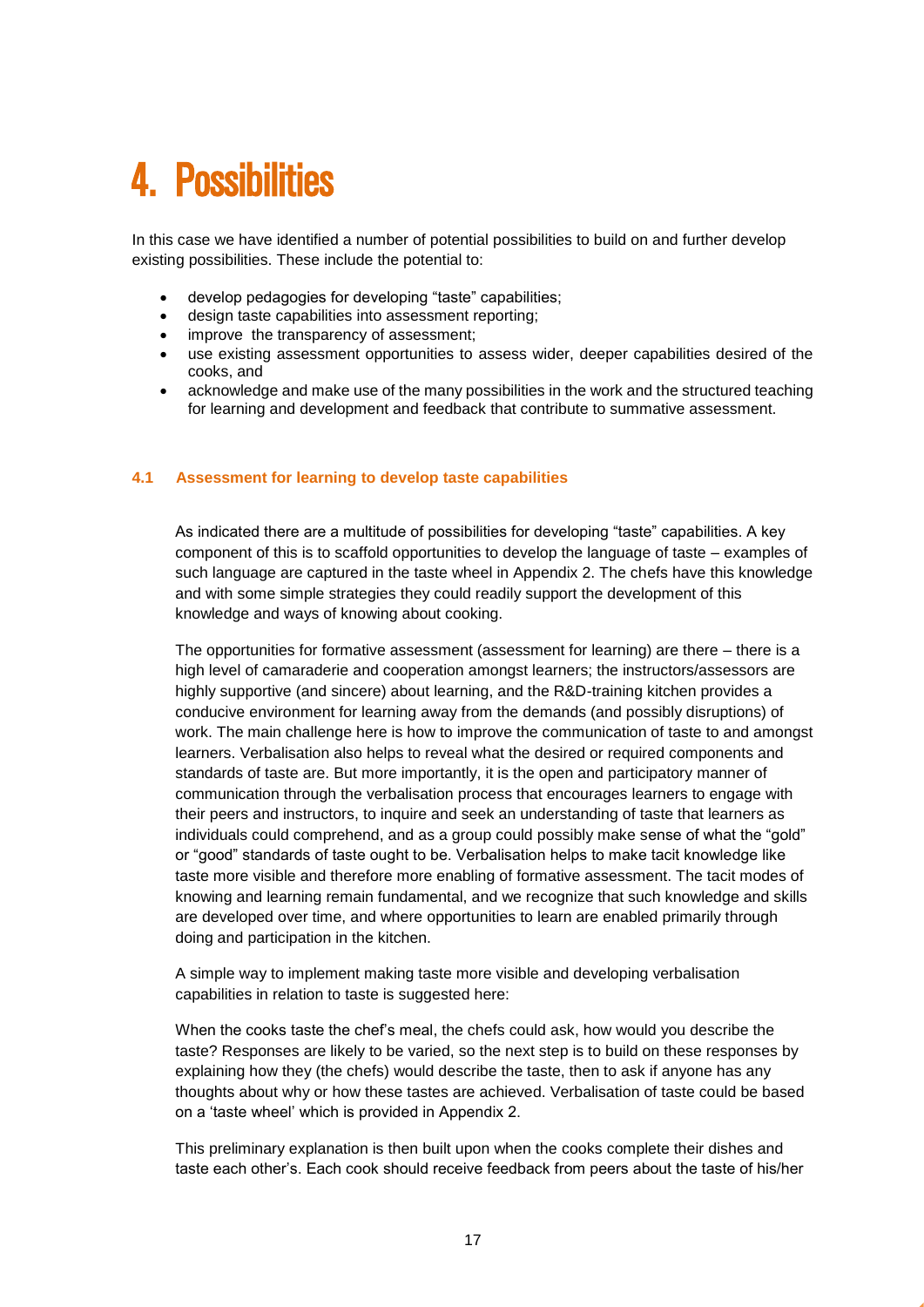dish. This is likely to highlight the obvious, that different people taste differently. However the focus should be on the key tastes to be achieved such as the seared prawn. If this is not achieved, then it is an opportunity to discuss why, what cooking techniques were used, repeating, for example, in different ways what has been said earlier in the day about searing, not flipping. This is an application of Bruner's spiral curriculum where the same concept is returned to a number of times, but each time from a different angle thereby developing deeper knowing.

Those designing the learning session could identify several key words to describe the tastes that are key to the desired quality of the dish. The learning can be deemed as successful if the cooks are using these words appropriately by the end of the session, and again in the working kitchen.

So three simple actions can be put into place to develop the language and understanding of "taste" before the session; identifying the key tastes to be achieved and the words/phrases to describe these tastes; posing appropriate questions, and giving feedback on responses. Questions and feedback can be repeated in various ways and in different venues and over time. Reflexive communication skills are essential to this process whereby questioning and working with alternatives as well as variations are emphasized. And this could be enabled through a combination of training and implementation of workplace learning strategy such as "community of practice".

#### <span id="page-17-0"></span>**4.2 Developing wider deeper capabilities – holistic assessment**

The existing assessment opportunities can be used to capture a range of other capabilities as discussed above, for example, reading the environment, working as a team, supporting each other and so on. Clearly these capabilities appear to be already quite well developed. This then becomes an opportunity to perhaps identify a national qualification or module(s) within a qualification that the cooks could be given recognition of prior learning for. For those whose capabilities are not so advanced, a learning plan could be developed with them and goals set. The potential advantage of putting this in place is to improve the perceived status of those in the sector generally, and of the individual cooks in particular. The research literature shows that those who are given such recognition and/or support to obtain a partial or whole qualification do gain in confidence and capability.

There is a business decision to be made here about the level of capability that the restaurant-chain requires and what it means for their staff in terms of reward and recognition when they are successful in gaining these partial or whole qualifications, and if such recognition would contribute to improved retention of staff. If the sector were to consistently implement such processes and reward cooks appropriately, then issues of staff retention may not be so great.

#### <span id="page-17-1"></span>**4.3 Reporting and transparency**

The reporting form could be developed to capture these aspects of taste and the additional capabilities mentioned in section 4.2.

This could change the purpose of reporting from a "so called penalty tool" (Charlie, Training Manager) to: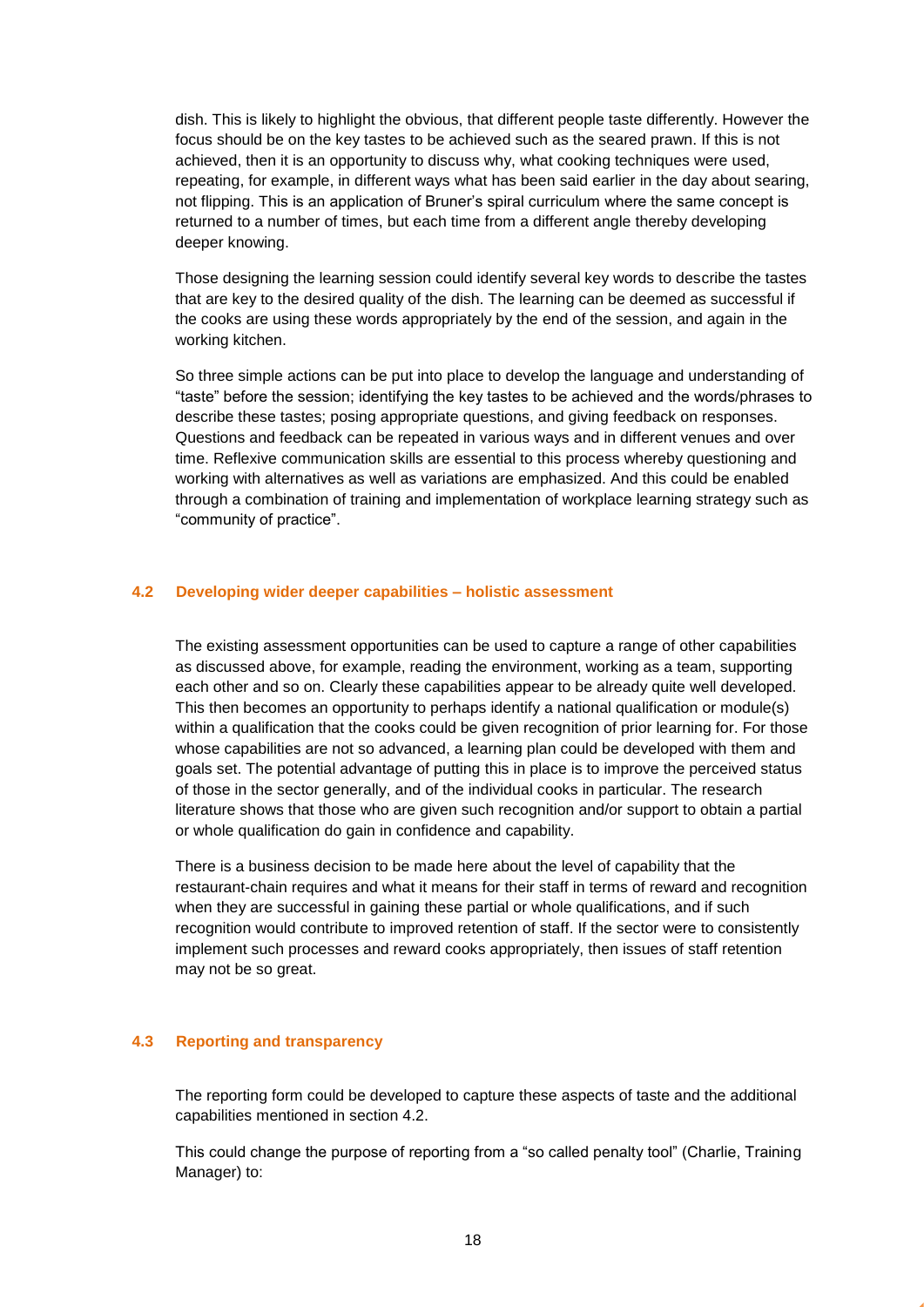- an artefact that cooks, chef (and possibly HR) could use to discuss and deepen their understanding of the complexity of the work;
- an artefact that contributes to the standing and self-confidence of cooks as it gives recognition to a wider range of capabilities, and
- potentially contribute to a formal part of qualification.

### <span id="page-18-0"></span>**Conclusion**

In conclusion, the role of "taste" and the issues it highlights for learning and assessment such as the capacity for "judgement" do present challenges particularly to accepted forms of cognitivebehavioural assessment practice. By understanding "taste" as a form of knowledge that requires the development of judgement in learning, this case-study contributes in some way to the creation of sustainable assessment skills. It showcases cooking that illuminates complexities of the broader learning process where mastery, knowledge and skills cannot be easily reduced into separable tasks in and by themselves. It highlights how learning cannot be easily distinguished from the learner, and knowing inseparable from the doing. These observations present opportunities for sustainable assessment approaches and strategies such as designing "holistic outcomes" in assessment which pay attention to the development of learners' judgment for their work in order to develop wider and deeper capabilities. Business concerns and/or constraints and the mode of production in the restaurant kitchen that emphasise consistency and productivity do present challenges to deeper and more engaged forms of learning but these could be addressed with formative assessment approaches like enabling and designing feedback, and improving transparency of assessment.

### References

Boud, D. & Soler, R. (2016) "*Sustainable assessment revisited, Assessment & Evaluation*" in Higher Education, 41(3), pp. 400-413.

Colley, H., James, D., Tedder, M., Diment, K. (2003) "*Learning as becoming in vocational education and training: class, gender and the role of vocational habitus*" in Journal of Vocational Education and Training, 55(4), pp. 471-496.

Darling-Hammond, L. (2014). *Next Generation Assessment. Moving beyond the bubble test to support 21st century learning*. San Francisco" Jossey-Bass.

Fenwick, T. J. (2014) "*Assessment of Professionals' Continuous Learning in Practice*" in Billett, Harteis and Gruber eds. International Handbook of Research in Professional and Practice-based Learning Vol. 2. Dordrecht: Springer, pp. 1271-1297.

Gibbs, P. ed. (2013) *Learning, Work and Practice: New Understandings*. Dordrecht: Springer.

Marchand, T. H. J. (2008) "*Muscles, morals and mind: Craft apprenticeship and the formation of person*" in British Journal of Educational Studies, 56(3), pp. 245-271.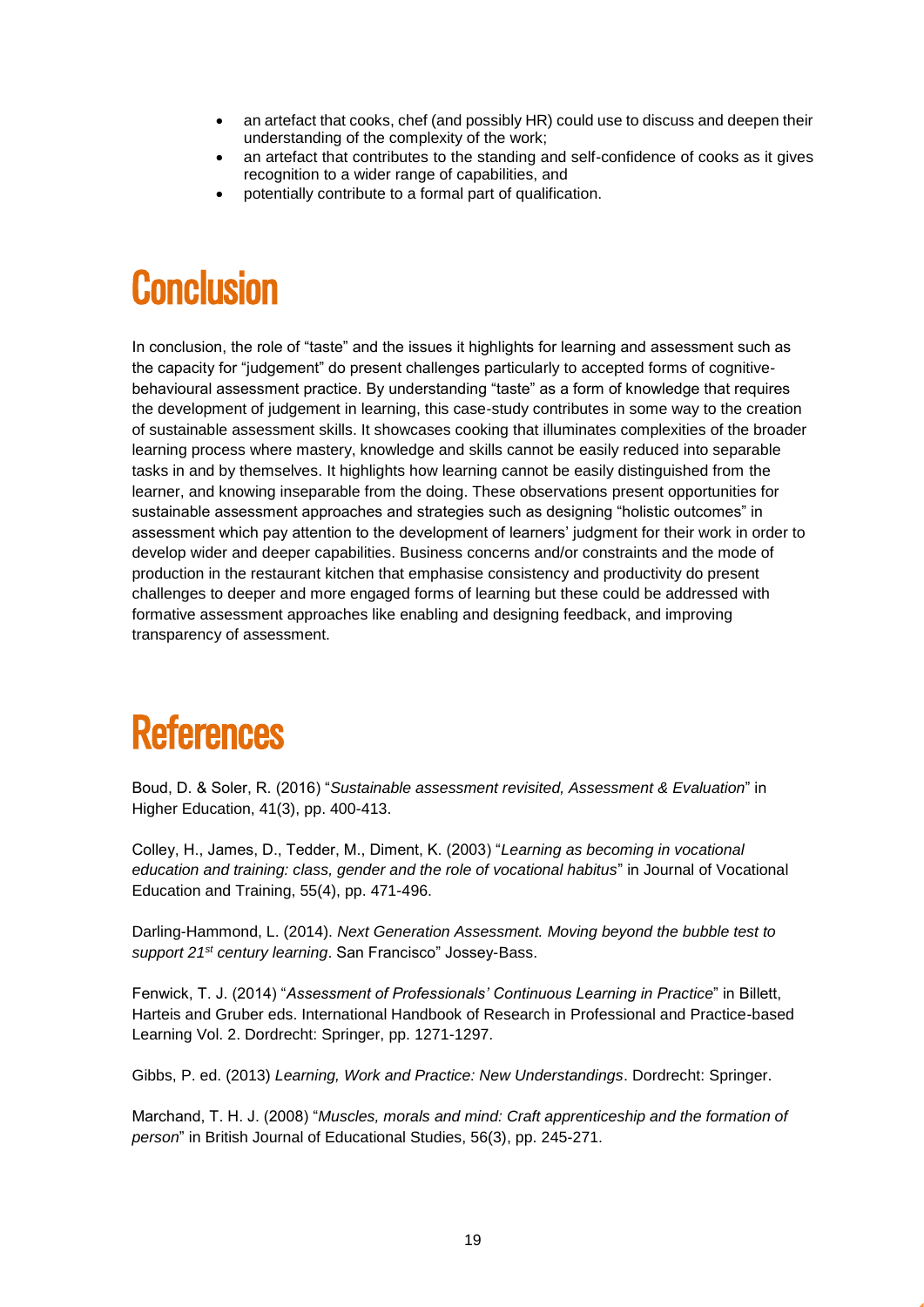Mueller, J. (2016) *Authentic assessment toolbox*. Jfmueller.faculty.nodrl.edu Accessed 30/12/2016/.

Teaching.unsw.edu.au Assessment toolkit. Assessing authentically. Accessed 30/12/2016/.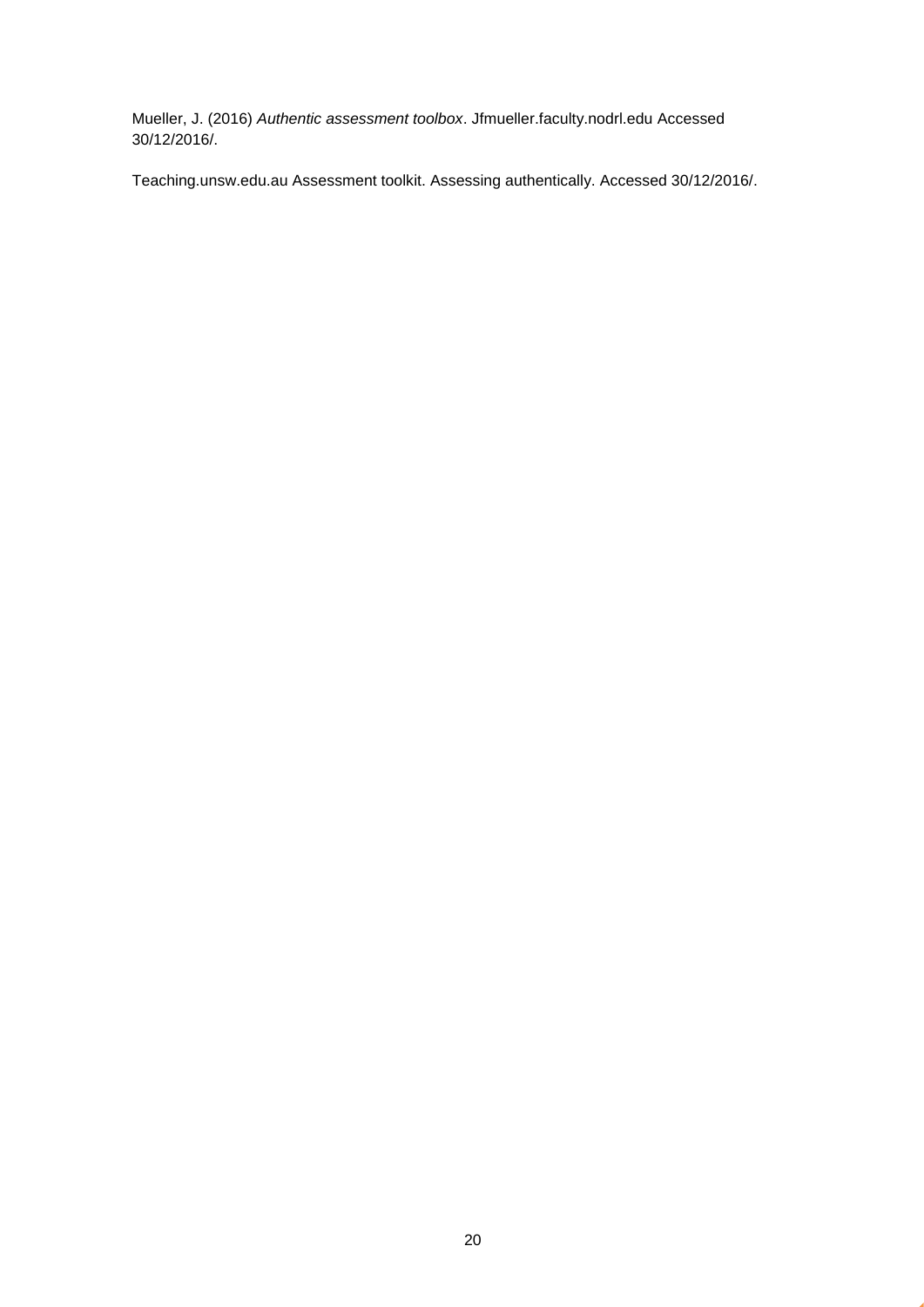# <span id="page-20-0"></span>**Appendix 1: Field note observation of training session**

In the session we observed, there were 7 learners comprising of cooks, supervisors and operations chefs from different restaurant outlets in Singapore. The cooks were the primary target learners of the training session. They were in-charge of the outlet kitchens. The cooks were in their early to mid-twenties and had a few years of experience working in a professional kitchen.

The session started off with a briefing conducted by Chef Timothy – one of the 2 Development Chefs conducting the training. He explained the training process and distributed the recipes of the 'new' dishes to the learners. These dishes were not exactly new – they were modifications of current items already on the menu but re-designed for a series of promotional lunch sets.

On a wide-screen television in the training kitchen, Chef Timothy flashed studio pictures of the 'new' dishes and talked about the ingredients used e.g. type of prawns that the learners were already working with in the outlet kitchens, and cooking techniques that they should be familiar with e.g. crumbing and how to avoid sogginess. He also emphasized that the processes/methods (of preparation and cooking) were *'fast, do not take many steps and…very simple'*.

This was followed by a cooking demonstration by Chef Timothy. The learners gathered around him at the kitchen counter and whipped out their mobile phones to video-record the chef as he was going through the paces. He showed the learners how to slit and trim the fish into the required serving portion and grammage; how to cut and clean the river prawn, and gave specific instructions like when to marinate the prawn and other seafood items, and whether to trim the excess fat off the sirloin steak. He also demonstrated a few cooking techniques such as whisking to emulsify the olive oil into a dressing sauce; high-salting the meats; loosening the flour and dusting off the excess; pressing and packing the crumbs onto the fish fillets; and tossing the salads. While sautéing the vegetables, pan-frying the chicken chop, searing the steak, deep-frying the fish fillets and chips, stir-frying the pasta and baking the prawns, Chef Timothy constantly instructed the trainees to smell, hear, look, touch and taste: 'make sure the smell comes out' from the sautéing of garlic in oil; (take note of) 'the sizzling sound' of steak on a hot pan/grill; 'colour the skin' of the chicken chop; 'brown the crumbs'; 'if sauce is too dark add a bit of cream…add some cream to adjust the colour'; 'crumbs should feel like desecrated coconut'; 'the steak should have a nice crust' etc.

After lunch, the cooks (paired up with a colleague who might be a supervisor from the same outlet or an operations chef) took turns to cook the dishes they had observed earlier under the watchful eyes of the Development Chefs and their peers from the other outlets. The Development Chefs hovered close by sometimes instructing the cooks on certain techniques or steps in the process, and also helping the cooks along with simple preparation work like putting the chips into the fryer, boiling the pasta, laying out the plates etc. Mistakes were quickly identified by the eagle-eyed Chef Timothy who corrected the learners on the spot.

When each group was done with the dishes plated up and laid out on the table, everyone gathered around and applauded. The chefs then commented on (mainly) the appearance of the dishes, highlighted mistakes the learners made during the cooking process, and took the opportunity to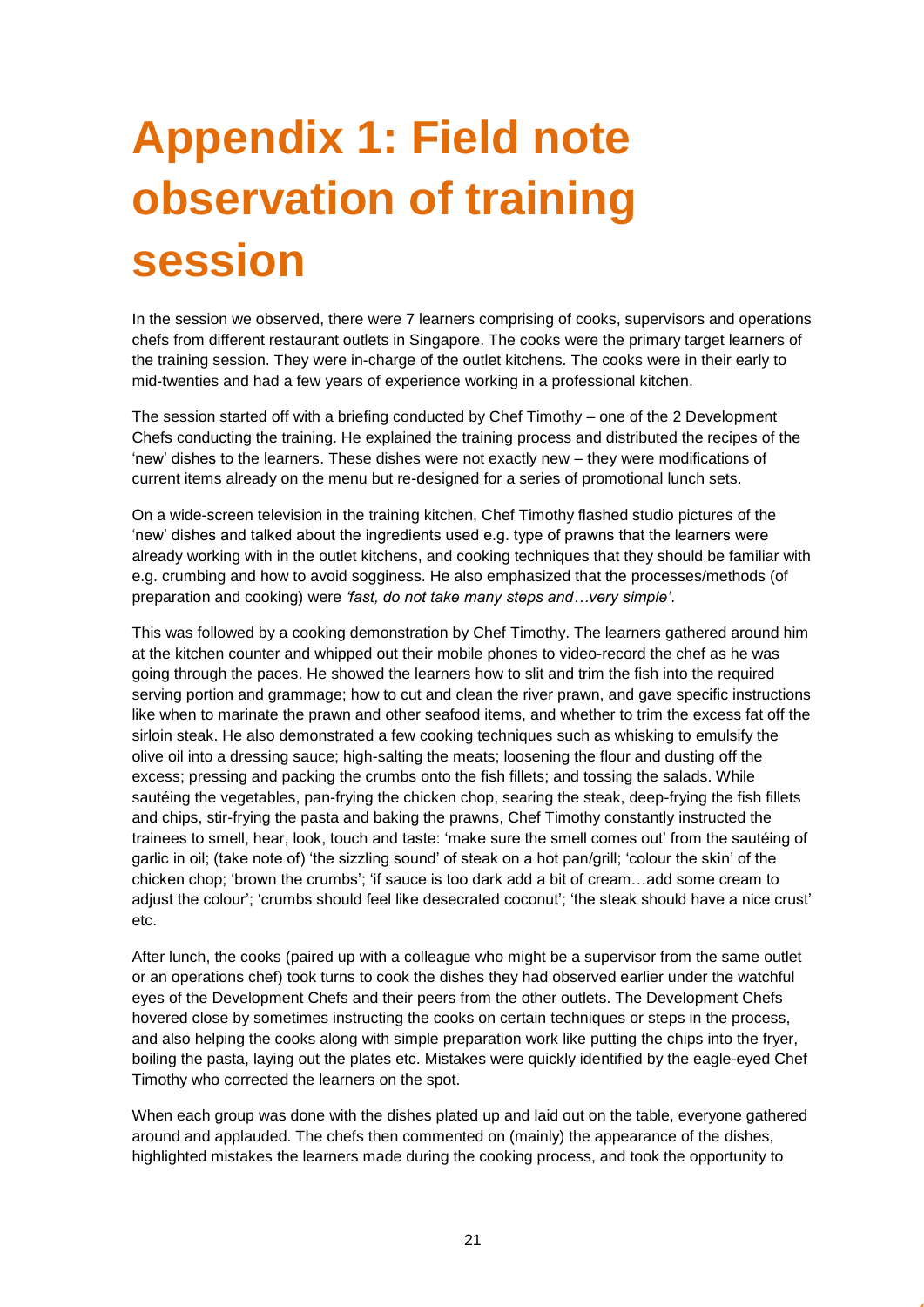update/correct any earlier instructions. The learners' performances were then 'formally' assessed by the Development Chefs who filled out an assessment form/document.

It was already late afternoon (4pm) when all the groups completed their cooking demonstration and individual assessment. The learners needed to head back to their respective restaurant outlets and prepare for the dinner crowd. All the dishes were laid out on a table and everyone was asked to taste the food. The operations manager remarked that the presentation looked good but it did not mean that the food (would) tasted good, so everyone must taste. Chef Timothy did a quick de-brief to tell the learners that they had done a good job, asked if anyone had questions (there were none), and concluded with one or two administrative reminders.